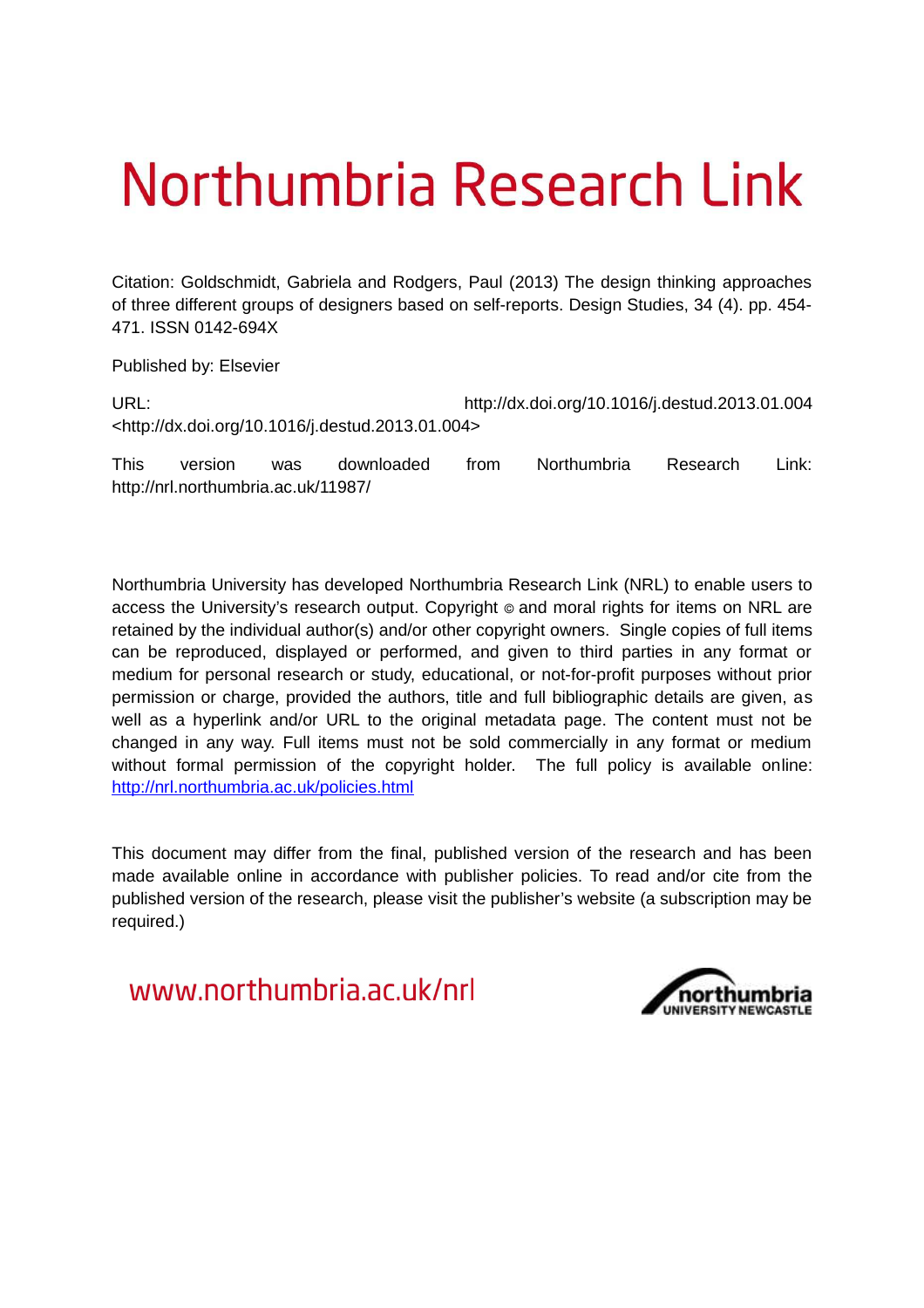Elsevier Editorial System(tm) for Design Studies Manuscript Draft

Manuscript Number: DESTUD-D-12-00235

#### Title: THE DESIGN THINKING APPROACHES OF THREE DIFFERENT GROUPS OF DESIGNERS BASED ON SELF-REPORTS

Article Type: Special Issue: Articulating Design

Keywords: design activities; design thinking; time allocation

Corresponding Author: Prof. Gabriela Goldschmidt,

Corresponding Author's Institution: Technion

First Author: Gabriela Goldschmidt

Order of Authors: Gabriela Goldschmidt

Abstract: This paper compares the design thinking approaches of three groups of student-designers: industrial design and architecture undergraduates, and design PhD candidates. Participants responded to an open-ended design brief, working individually. Upon submission of their designs they were debriefed about their design processes. We compare the groups based on their submissions and selfreported design activities, especially the sequence of their design activities and the time allotted to them. There were some commonalities and differences between the two undergraduate groups but the main differences were between the two undergraduates and the PhD students. On the basis of the findings we pose questions regarding design methods in the era of 'design thinking' wherein designers are required to adopt an entrepreneurial frame of mind.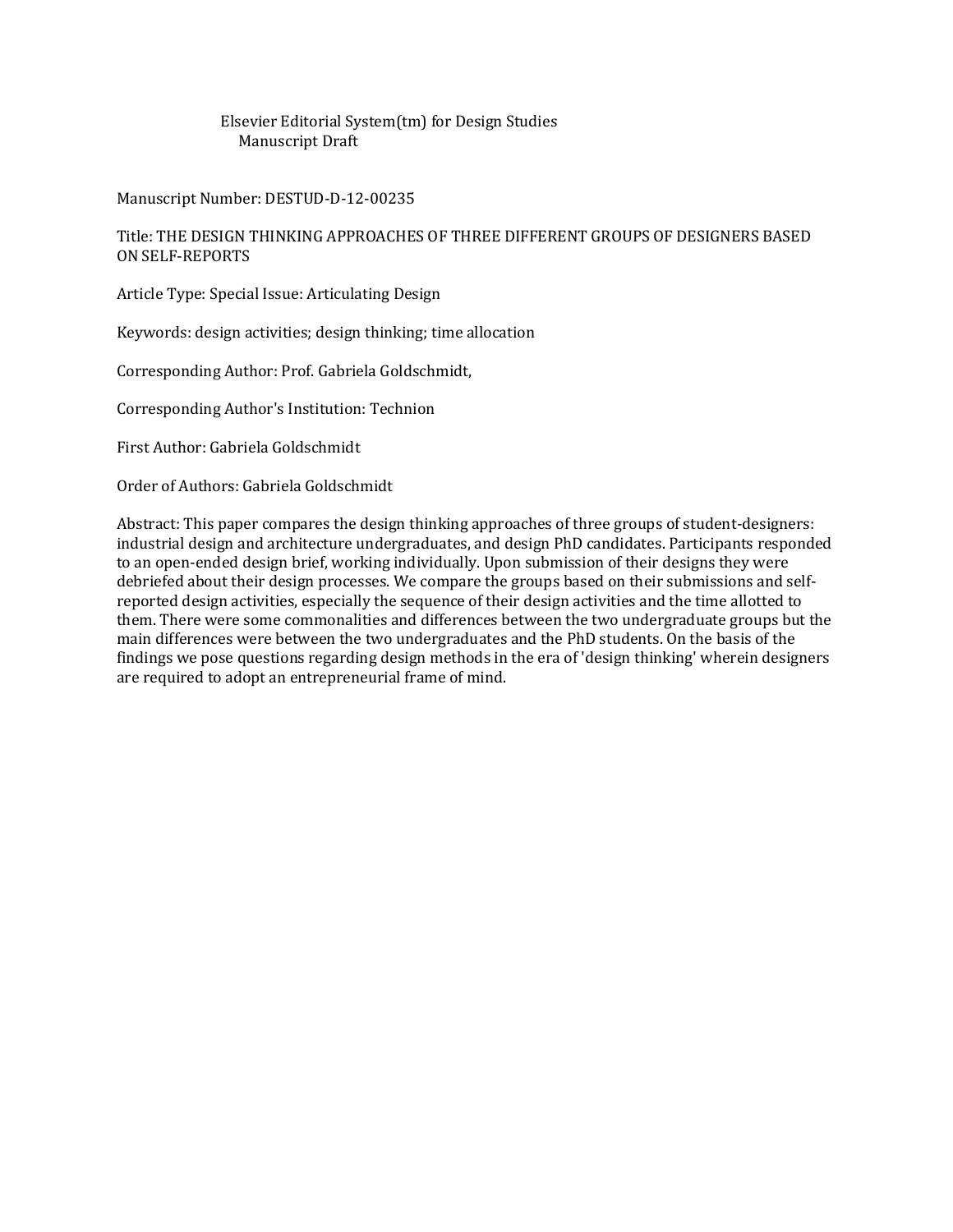Gabriela Goldschmidt \* Faculty of Architecture and Town Planning, Technion *–* Israel institute of Technology Haifa 32000, Israel Tel/Fax: + 972 (0)4 829 4040 [gabig@technion.ac.il](mailto:gabig@technion.ac.il)

and

Paul A. Rodgers School of Design, Northumbria University, UK City Campus East Newcastle upon Tyne NE1 8ST Tel: + 44 (0)191 227 4913 Fax: + 44 (0)191 227 4655 [paul.rodgers@northumbria.ac.uk](mailto:paul.rodgers@northumbria.ac.uk)

\* Corresponding author

#### **Abstract**

This paper compares the design thinking approaches of three groups of student-designers: industrial design and architecture undergraduates, and design PhD candidates. Participants responded to an openended design brief, working individually. Upon submission of their designs they were debriefed about their design processes. We compare the groups based on their submissions and self-reported design activities, especially the sequence of their design activities and the time allotted to them. There were some commonalities and differences between the two undergraduate groups but the main differences were between the two undergraduates and the PhD students. On the basis of the findings we pose questions regarding design methods in the era of 'design thinking' wherein designers are required to adopt an entrepreneurial frame of mind.

**Keywords:** design activities, design thinking, time allocation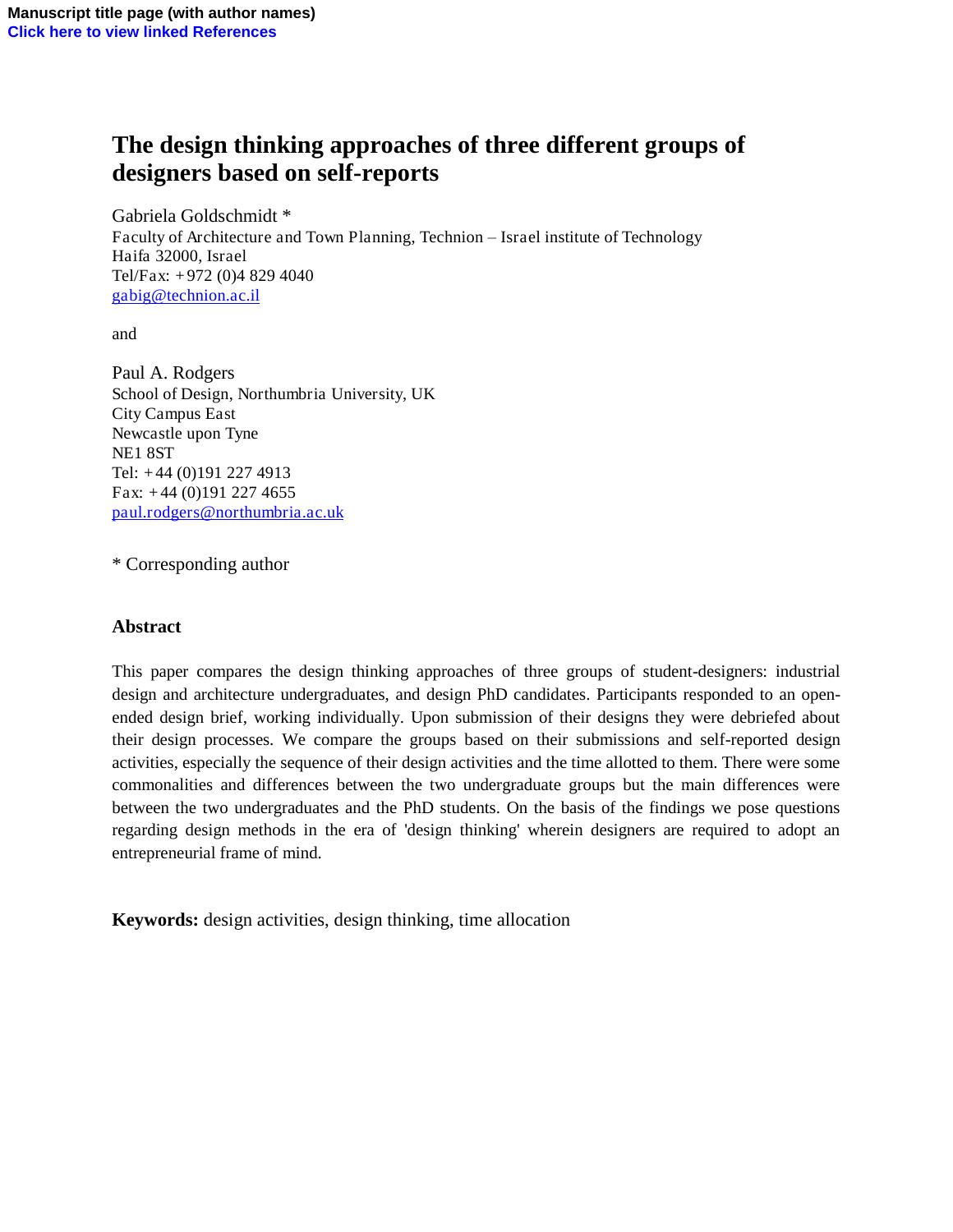Gabriela Goldschmidt and Paul A. Rodgers

## **Highlights**

| $\bullet$ | Short design processes are not liner and skip conventional activities            | $[73]$ |
|-----------|----------------------------------------------------------------------------------|--------|
| $\bullet$ | Most students do not plan their design processes                                 | [48]   |
| $\bullet$ | Undergraduates opt to design physical objects; graduates prefer services/systems | [81]   |
| $\bullet$ | All students spend a disproportionate percentage of time on final presentations  | [80]   |
|           | Design thinking advises teaching students to take risks, think outside the box   | 781    |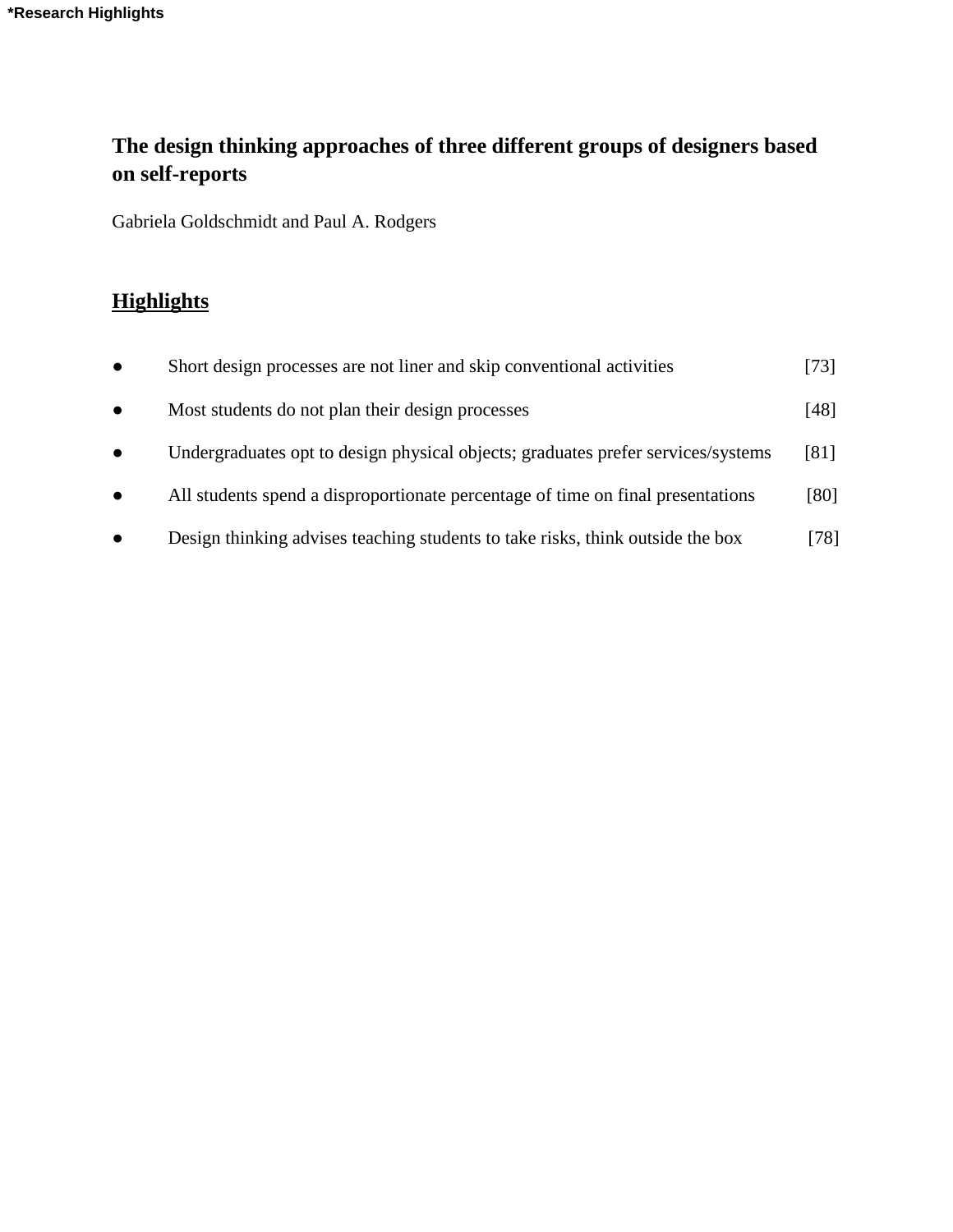#### **Abstract**

This paper compares the design thinking approaches of three groups of student-designers: industrial design and architecture undergraduates, and design PhD candidates. Participants responded to an open-ended design brief, working individually. Upon submission of their designs they were debriefed about their design processes. We compare the groups based on their submissions and self-reported design activities, especially the sequence of their design activities and the time allotted to them. There were some commonalities and differences between the two undergraduate groups but the main differences were between the two undergraduates and the PhD students. On the basis of the findings we pose questions regarding design methods in the era of 'design thinking' wherein designers are required to adopt an entrepreneurial frame of mind.

**Keywords:** design activities, design thinking, time allocation

A lot of work has been published in recent years on the subject of design thinking and how designers think and work (Brown, 2009; Cross, 2011; Lawson, 2006; Lawson and Dorst, 2009). A frequently held consensus across those publications is the notion that design thinking has a number of common features, typified and manifest in a strong commitment and personal motivation of the individual. Moreover, it is widely suggested that designers possess courage to take risks, they are prepared to fail, and they work hard. Furthermore, during their design thinking activities designers regularly (re)define and/or frame the problem, they adopt holistic thinking, and they sketch, draw, and model possible ideas throughout the design process. Cross (2011) suggests there are three key strategic aspects of design thinking that appear to be common across a wide range of design disciplines, namely:

- 1. *"[Designers] take a broad "systems approach' to the problem, rather than accepting*  narrow problem criteria;
- 2. *[Designers] "frame' the problem in a di*stinctive and sometimes rather personal way; and
- 3. *Designers design from "first principles'."*

This paper sets out to examine the claim that despite individual and disciplinary differences, many aspects of design thinking are common across different design domains by comparing and contrasting the design thinking processes, methods and approaches of three different groups of designers – ID (Industrial Design students), ARCH (Architecture students), and DPHD (Design PhD candidates), with each group comprising four individuals. Table 1 highlights relevant background information of the participant design students. This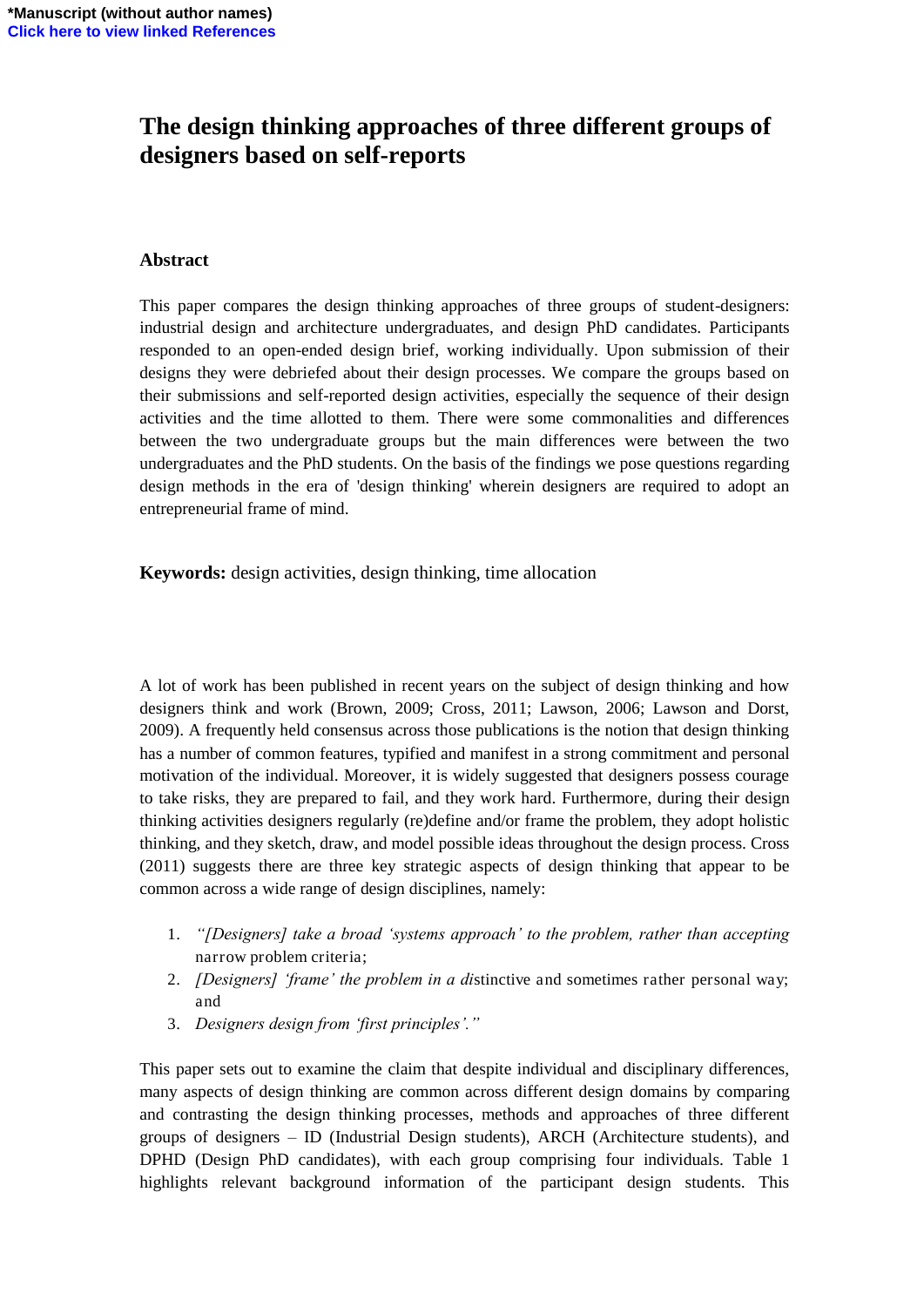information includes the participants' age, gender, year of study, and previous educational qualifications and experiences.

| ID1                                                                                                                                                      | ID2                                                                                                                                        | ID3                                                                                                                                        | ID4                                                                                                                                        |
|----------------------------------------------------------------------------------------------------------------------------------------------------------|--------------------------------------------------------------------------------------------------------------------------------------------|--------------------------------------------------------------------------------------------------------------------------------------------|--------------------------------------------------------------------------------------------------------------------------------------------|
| Male, 21 years of<br>age, Industrial<br>Design Student Year                                                                                              | Male, 21 years of<br>age, Industrial<br>Design Student Year                                                                                | Male, 21 years of<br>age, Industrial<br>Design Student Year                                                                                | Male, 22 years of<br>age, Industrial<br>Design Student Year                                                                                |
| $3$ of 4.                                                                                                                                                | 3 of 4.                                                                                                                                    | 3 of 4.                                                                                                                                    | 3 of 4.                                                                                                                                    |
| <b>ARCH1</b>                                                                                                                                             | <b>ARCH2</b>                                                                                                                               | ARCH <sub>3</sub>                                                                                                                          | <b>ARCH4</b>                                                                                                                               |
| Male, 23 years of<br>age, Architecture<br>Student Year 5 of 5.                                                                                           | Male, 23 years of<br>age, Architecture<br>Student Year 5 of 5.                                                                             | Male, 28 years of<br>age, Architecture<br>Student Year 5 of 5.                                                                             | Male, 23 years of<br>age, Architecture<br>Student Year 5 of 5.                                                                             |
| DPHD1                                                                                                                                                    | DPHD <sub>2</sub>                                                                                                                          | DPHD3                                                                                                                                      | DPHD4                                                                                                                                      |
| Female, 25 years of<br>age, Year 1 of 3 year<br>PhD, Bachelors<br>degree in Fashion<br>Design and<br>Technology; Masters<br>degree in Fashion<br>Design. | Male, 27 years of<br>age, Year 1 of 3 year<br>PhD, Bachelors<br>degree in Industrial<br>Design; Masters<br>degree in Industrial<br>Design. | Male, 26 years of<br>age, Year 1 of 3 year<br>PhD, Bachelors<br>degree in Industrial<br>Design; Masters<br>Degree in Design<br>Innovation. | Male, 29 years of<br>age, Year 1 of 3 year<br>PhD, Bachelors<br>degree in Industrial<br>Design; Masters<br>degree in Conceptual<br>Design. |

Table 1. Participant*s'* background information

All twelve designers were given a short design brief and worked, individually and in their habitual environment, on a design proposal which, when ready, was submitted in the form of one or two presentation boards. They were also debriefed about their processes. Using their self-reports, the paper seeks to explore and examine any differences in the scope and nature of the designed "solutions" proposed by the three groups. Moreover, the paper examines the design processes of the three groups, studying how each individual designer planned his/her time, whether their design process was a linear activity or something else. The paper also quantifies the amount of time that each participant spent on particular activities including studying the brief, planning the design process, collecting information, looking at examples, consulting with others, thinking about solutions and sketching them, analyzing and comparing alternatives, evaluating interim and the final proposal(s), and preparing the final presentation.

We start by looking at the construal of the problem, which pertains to Cross' first and second aspects of design thinking. We then look at the design activities the participants pursued, which illuminates the principles that guide them. We look at the sequence of activities and the time allotted to each. We conclude with questions regarding the status of design methods in practice and education in an era in which designers are called upon to lead innovation at all times. The study is based on the participants' submitted designs and their self-reported attitudes, main focus points, and sequence and duration of design activities. While, in the past, self-reporting methods have been criticized for collecting data that has been either exaggerated by the respondent or respondents forgetting crucial details, self-report methods and techniques are a reliable, valid and applicable way of collecting information (Thornberry & Krohn, 2000). Methodologically similar to questionnaires and surveys, self-report methods are widely used in areas such as delinquent and criminal behavior research (Farrington et al., 1996), the usage of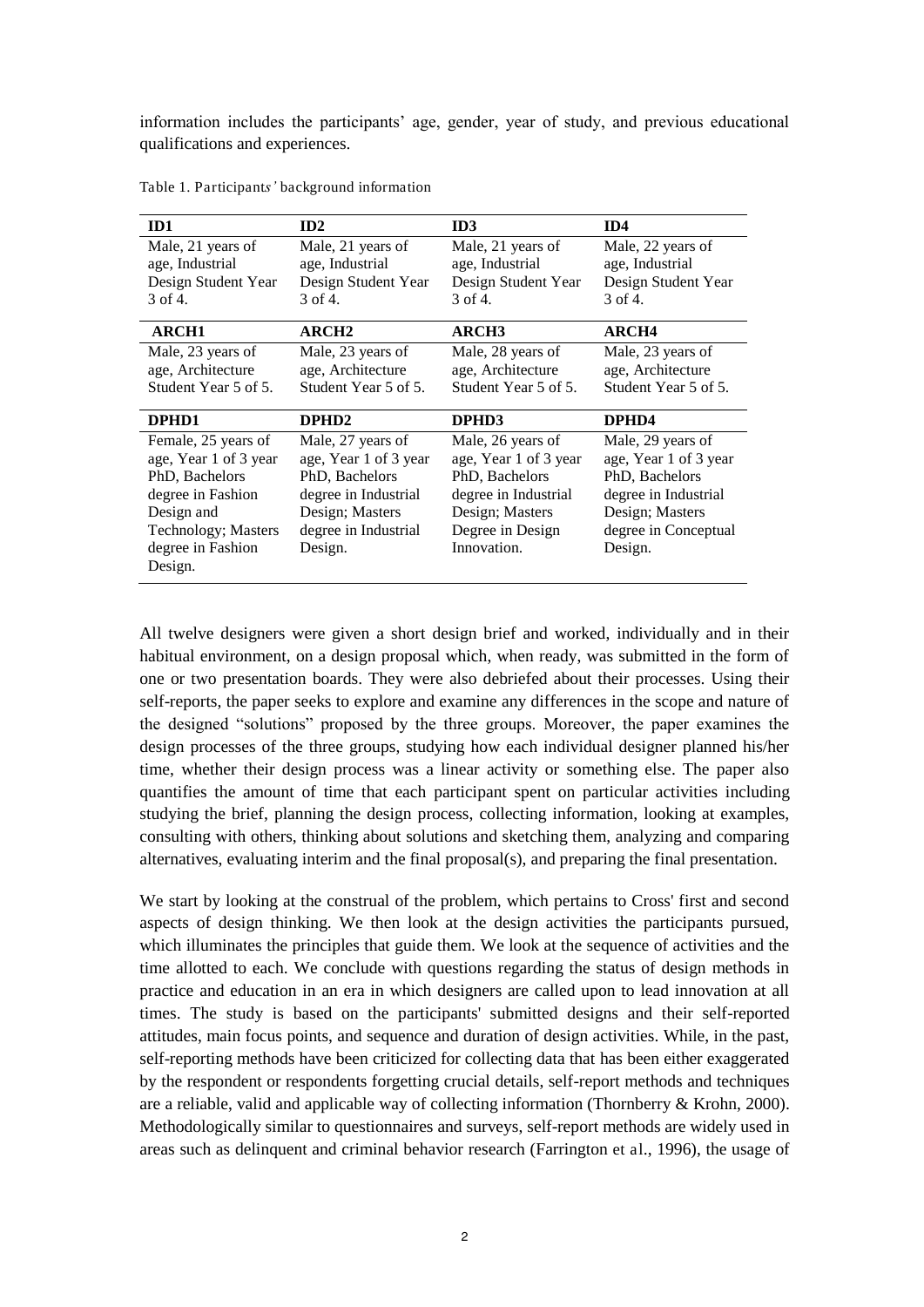health care services (Bhandari & Wagner, 2006), and organizational behavior research (Spector, 1994) amongst many others.

#### 1 **Construing the problem**

The design brief posed to the three groups of students (ID, ARCH, and DPHD) was very short and open-ended, and allowed for any number of problem-definitions and possible design responses. It read:

11% of the world's 6.9 billion people are over 60. By the year 2050 that figure will have doubled to 22%. If we are to support a growing number of older people we need to produce products, spaces, and services that allow them to stay healthy and well in and around their own home. You are asked to design a domestic product, living environment, or service for older people that surpasses conventional expectations.

It was therefore necessary to focus on an issue within the wide range of "domestic product, living environment, or service for older people that surpasses conventional expectations." Each of the participants did so, alone or in dialogue with others: peers, teachers, or potential users. Once a need was identified the designer could frame the problem, that is, demarcate the initial design space (Schön, 1983), within which the problem is being explored and a solution is envisioned (Woodbury & Burrow, 2006). The term 'design space' pertains to a combination of a problem space and a solution space in the context of design, or, in Schön's terms, the state space of possible designs. The task was construed within each designer's design space, thus emphasizing aspects related very specifically to age-symptoms (which, as we know, are similar to disability symptoms that are not necessarily related to age) on one end of the spectrum, or having more to do with innovative products that may attract a range of users on the other end of the same spectrum. On the average all three groups rated the difficulty of the task as 3 on a scale of 1 to 5, which confirms that the brief was appropriate for this sample of designers.

Eight participants out of 12 who took part in this experiment chose to design products meant to support common daily activities and states of people with physical difficulties, discomfort, or those who cannot trust their memory (ID1, ID2, ID4, ARCH1, ARCH2, ARCH 3, ARCH4, DPHD1). Two designs proposed new services (DPHD3, DPHD4); one was a promotion and marketing idea for inclusive design (DPHD2) and finally, one project offered a simple interactive means to enhance safety by identifying knocks on the door as typical to specific visitors (ID3). Table 2 lists the various projects by the 12 participants.

It is not surprising that most participants chose to design products, but it is noteworthy that all architecture students, who could have been expected to concern themselves with "living environments', designed consumer products; in fact living environments were not tackled by any of the participants. Most designs were relatively original – some less so (the least original was the cane that doubles as a device to pick up objects; such pickup devices exist, with a mechanism similar to the one proposed here).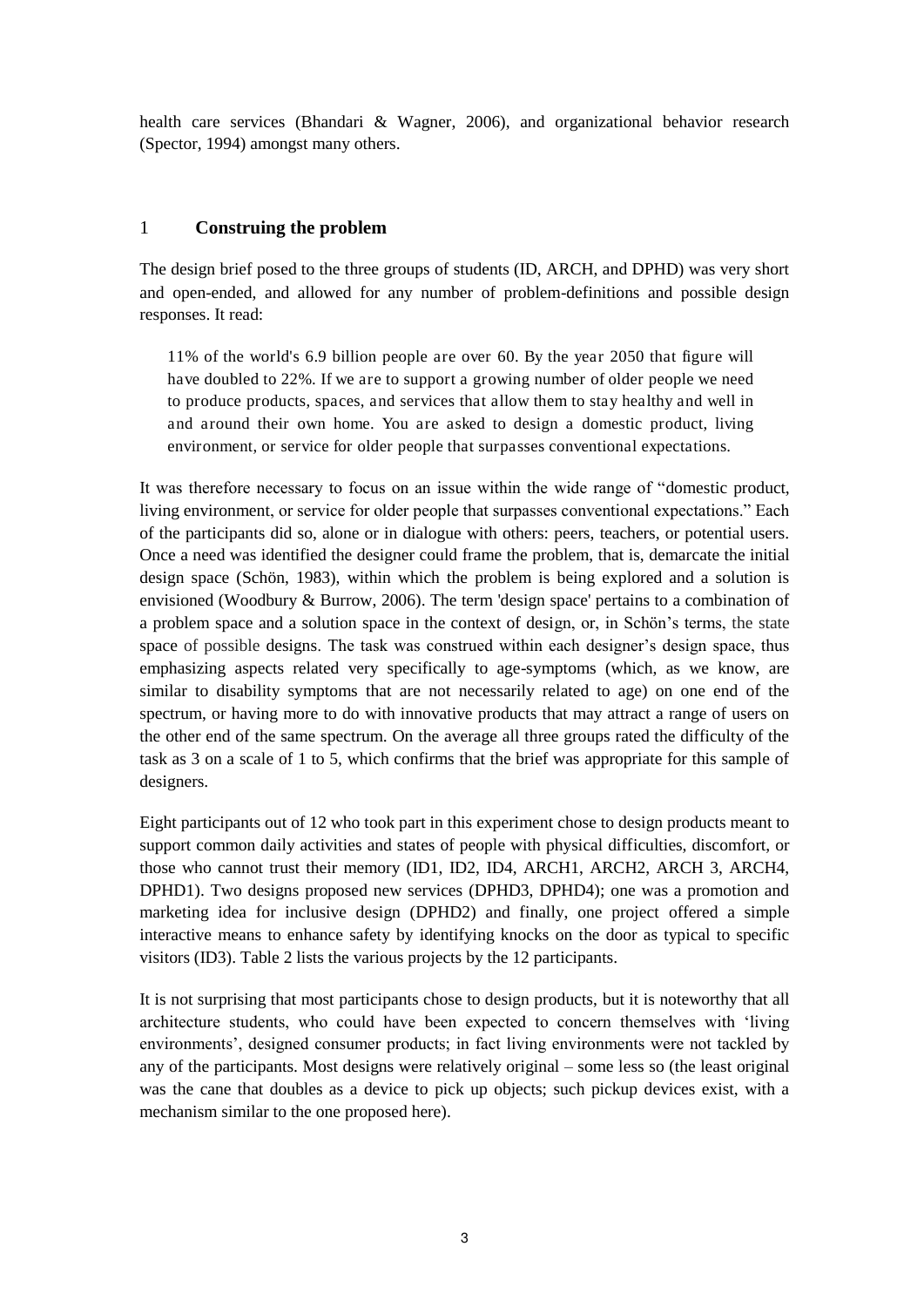| ID1<br>Plate to make one<br>confident when<br>eating.                        | ID2<br>Bathroom aids<br>(e.g. grips) that<br>double as regular<br>features. | ID3<br>Door knock<br>records to identify<br>who is at the door.                | ID4<br>Day's activities<br>planner as puzzle.          | Legend<br>Product<br>Safety<br>Promo |
|------------------------------------------------------------------------------|-----------------------------------------------------------------------------|--------------------------------------------------------------------------------|--------------------------------------------------------|--------------------------------------|
| <b>ARCH1</b>                                                                 | ARCH <sub>2</sub>                                                           | ARCH <sub>3</sub>                                                              | ARCH4                                                  | Service                              |
| Cane that doubles<br>as device to pick<br>up fallen objects.                 | Umbrella handle<br>arm support.                                             | Tablet dispenser<br>with clock.                                                | Stay-warm<br>thermal<br>underwear.                     |                                      |
| DPHD1                                                                        | DPHD <sub>2</sub>                                                           | DPHD3                                                                          | DPHD <sub>4</sub>                                      |                                      |
| Coats with built-<br>in posture aiding<br>memory foam to<br>support sitting. | $IDC -$<br>accreditation<br>mark to recognize<br>inclusive design.          | <b>Buddying</b><br>correspondence<br>scheme between<br>elderly and<br>orphans. | Internet-based<br>service offerings<br>by the elderly. |                                      |

Table 2. Choice of design task

When a problem is highly ill-defined, as in this case, deciding what the purpose of the design should be is an indispensable preliminary phase. In the case of this short exercise this meant choosing a context the designer was at least somewhat familiar with and that fits with his or her values. As put by DPHD1: "My main design goal was to fulfil the brief whilst incorporating aspects that were familiar to me", and by ARCH2, who said he wanted "*…to*  make something that is useful". The availability of sufficient information within the short time frame of this assignment also played a role as it was not possible to thoroughly research a subject matter, build up knowledge and develop new competencies. This may explain the choice of products that were proposed as solutions to deficiencies in today's market (ARCH2 about his main design goals: "*…to design something that fills a gap in the market*"), all of which were related to known and well understood activities (e.g., better grip of an umbrella handle, pill dispenser with alarm clock) and states (e.g., discomfort due to cold environment, uncomfortable seating). All of the proposed products were conceived of as realistic commodities (ARCH4 about his main design goals: "*…to conceive of something that could*  work in reality") and although most participants said they regretted not being able to test real prototypes and get feedback, their projects were presented as market-ready products that require just a little further development.

The scope of design has been widened in recent years and is no longer confined to products. The literature on design thinking stresses that design concerns itself with products, services and systems and in essence, it is a methodology to generate innovative ideas (e.g., Brown, 2009). Leading corporations and business schools adopted this approach and now see design as a prime vehicle for economic success. It is therefore surprising that only three of the proposals in our experiment approached design from a service or system perspective. One proposal called for a universal accreditation mark to recognize inclusive design. The universal design approach claims that all products should be designed such that they would be appropriate for all users, including people with disabilities or difficulties due to advanced age (e.g., Covington & Hannah, 1997). The rationale is that first, what the elderly or disabled can handle is comfortable for the rest of the population and second, that singling out the elderly and disabled by providing special and different products for them adds unnecessarily to their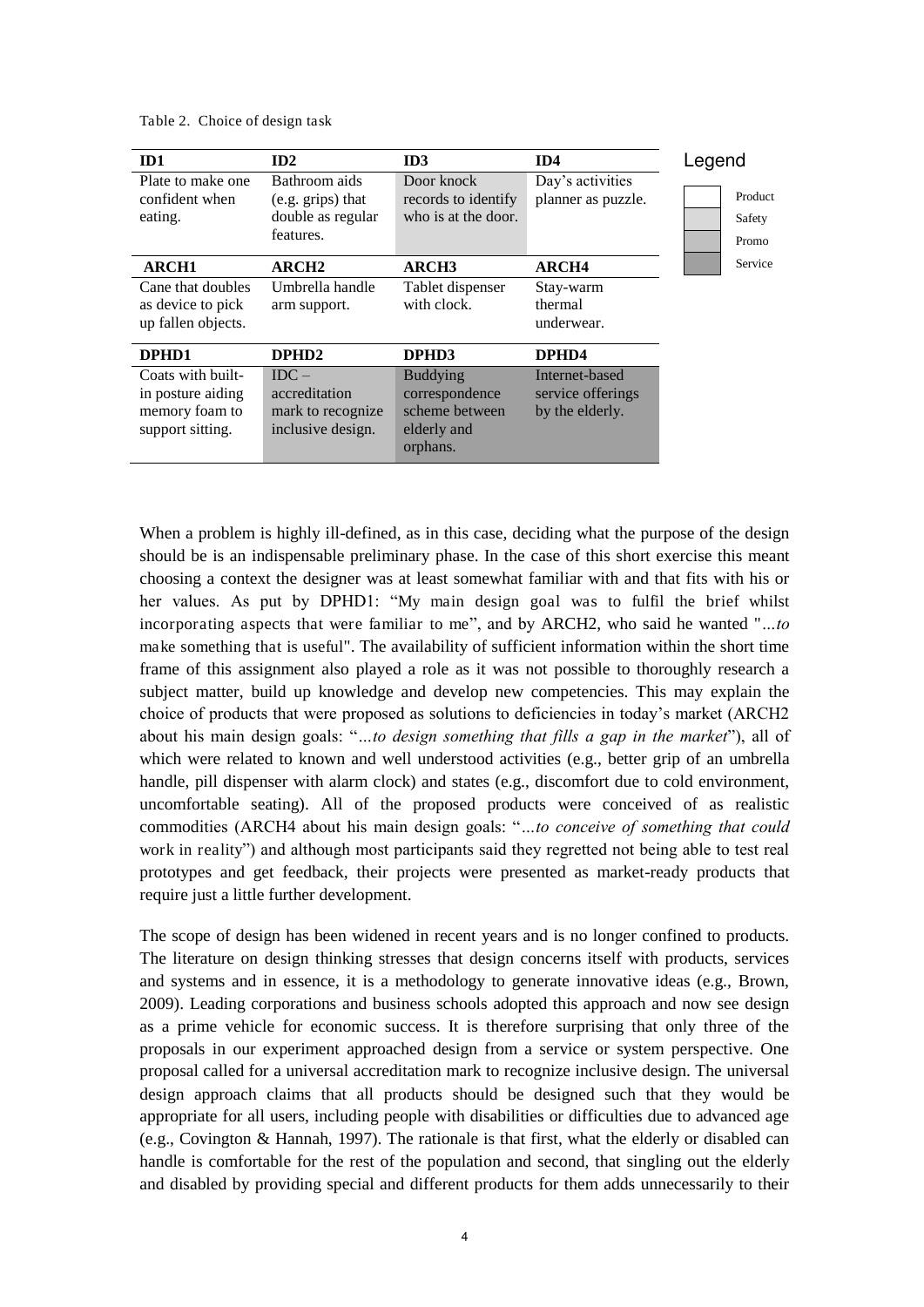negative feelings of decline and isolation. For this reason, the design proposal by DPHD2 to tag products that have been tested for universality in terms of ease of use is a system design proposal that is most appropriate in the current context. There were two service proposals; one is internet-based, geared at posting services that elderly people may offer, particularly in their communities. The other service suggests a correspondence scheme between the elderly and orphan children, for the benefit of both parties. Both services are in line with the predominant expanded view of design as expressed in literature on design thinking. We shall return to the issue of design thinking later in this paper.

#### **2 Design activities and sequences**

After completing their design projects, participants were presented with a list of nine design activities (in random order) and asked to indicate which of these activities they were engaged with and for how long. Table 3 shows the number of participants who reported being engaged in each design activity (in this table and in subsequent tables and figures, the sequence of activities follows standard prescribed design methods, but this is not the order in which the activities were presented to the participants).

Obviously, all participants studied the brief and all of them prepared a final presentation (required). The only other activity that they all engaged in, according to the reports, was "thinking about solutions and sketching them'. However, other activities were not as universally practiced. Two participants did not look at examples; three participants did not consult with others. The same number of participants was not engaged in 'analyzing/comparing alternatives'. Four participants reported not collecting information beyond the givens in the brief (which were quite scant). Five participants – almost half – did not evaluate their designs, either along the design process or at its conclusion. Less than half the participants reported having planned their design processes. The distribution of "planners' was particularly interesting: none of the architecture students, and only one industrial design student, planned their process. One of the architecture students (ARCH2) explained: "Because of the compressed nature of the task I didn't really plan the design process, all the stages tended to be compressed." In contrast, all of the graduate design students found it necessary to plan their processes, which may mean that they used a conscious strategy in the design process. We shall comment about the differences among the various designer categories and their behaviors as reflected in this experiment later in the paper.

We held a structured debriefing interview with each participant after he or she completed the design. Regarding the design activities, participants were asked to indicate the order in which they undertook them as well as the amount of time dedicated to each activity. We shall discuss the time allocation in the next section; here we would like to review the activity sequences. Figures 1, 2 and 3 show this sequence for each participant within the relevant designer category. The straight diagonal line in each of the figures represents a theoretical linear process, in which activities are undertaken in the order in which they appear at the bottom of the Figure, from left to right. This order is, as mentioned earlier, more or less a "textbook sequence' as prescribed in various design methods handbooks (e.g. Roozenburg & Eekels, 1995). As Figures 1 to 3 show, the process followed by our participants did not mirror the recommended methods. We must qualify this assertion: when asked whether their process was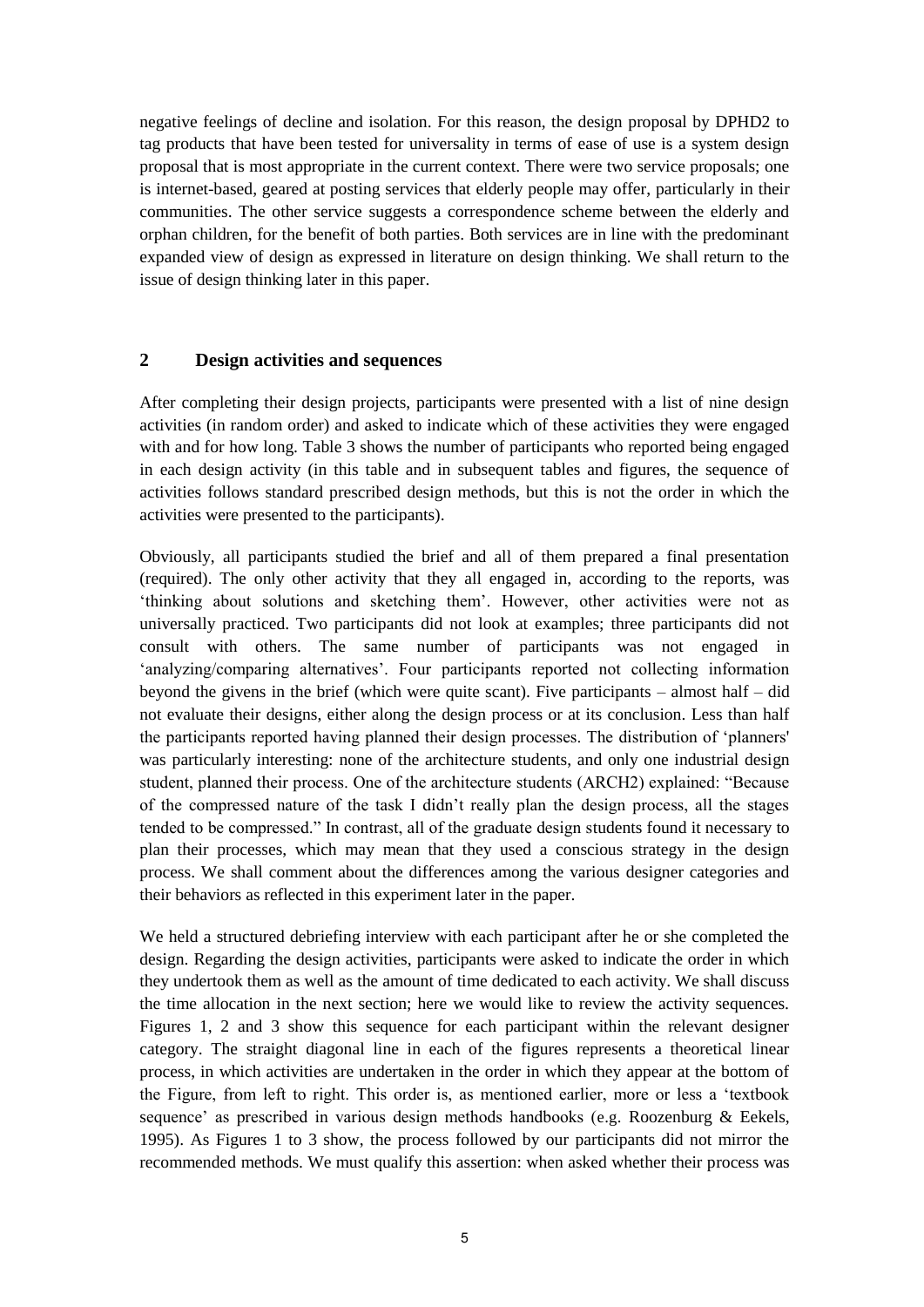linear, most participants said it was not. Moreover, many of them said they went back and forth between two or three activities, something we could not account for in the Figures below.

|              | Studying the brief | Planning the design process | Collecting information | Looking at examples | Consulting with others | Thinking about solutions and<br>them<br>sketching | Analyzing/comparing<br>alternatives | Evaluating interim and the<br>final proposal(s) | Preparing the final<br>presentation |
|--------------|--------------------|-----------------------------|------------------------|---------------------|------------------------|---------------------------------------------------|-------------------------------------|-------------------------------------------------|-------------------------------------|
| ID           | $\overline{4}$     | 1                           | 1                      | $\overline{2}$      | 3                      | $\overline{4}$                                    | 3                                   | $\overline{2}$                                  | $\overline{4}$                      |
| <b>ARCH</b>  | $\overline{4}$     | $\boldsymbol{0}$            | $\overline{4}$         | $\overline{4}$      | 3                      | $\overline{4}$                                    | $\overline{2}$                      | $\overline{2}$                                  | $\overline{4}$                      |
| <b>DPHD</b>  | 4                  | $\overline{4}$              | 3                      | $\overline{4}$      | 3                      | $\overline{4}$                                    | $\overline{4}$                      | 3                                               | $\overline{4}$                      |
| <b>Total</b> | 12                 | 5                           | 8                      | 10                  | 9                      | 12                                                | 9                                   | 7                                               | 12                                  |

Table 3. Number of designers engaged in activities (max. 4 in each designer category and 12 in total)

The main deviation from the classic model concerns the stage at which participants chose to augment their knowledge or solicit other opinions. Thus collecting information, looking at examples or consulting with others occurred, at various points in time, usually after "thinking about solutions and sketching them'. Those who reported undertaking analysis of alternatives did so after "thinking and sketching'. In conventional design process models analysis occurs before a solution is sketched. Here, however, analysis refers to proposals that have already been generated, and therefore it is sensible to engage in it after having done at least some thinking about solutions and sketching them. Analysis that occurs late in the process may reflect a process dominated by trial and error.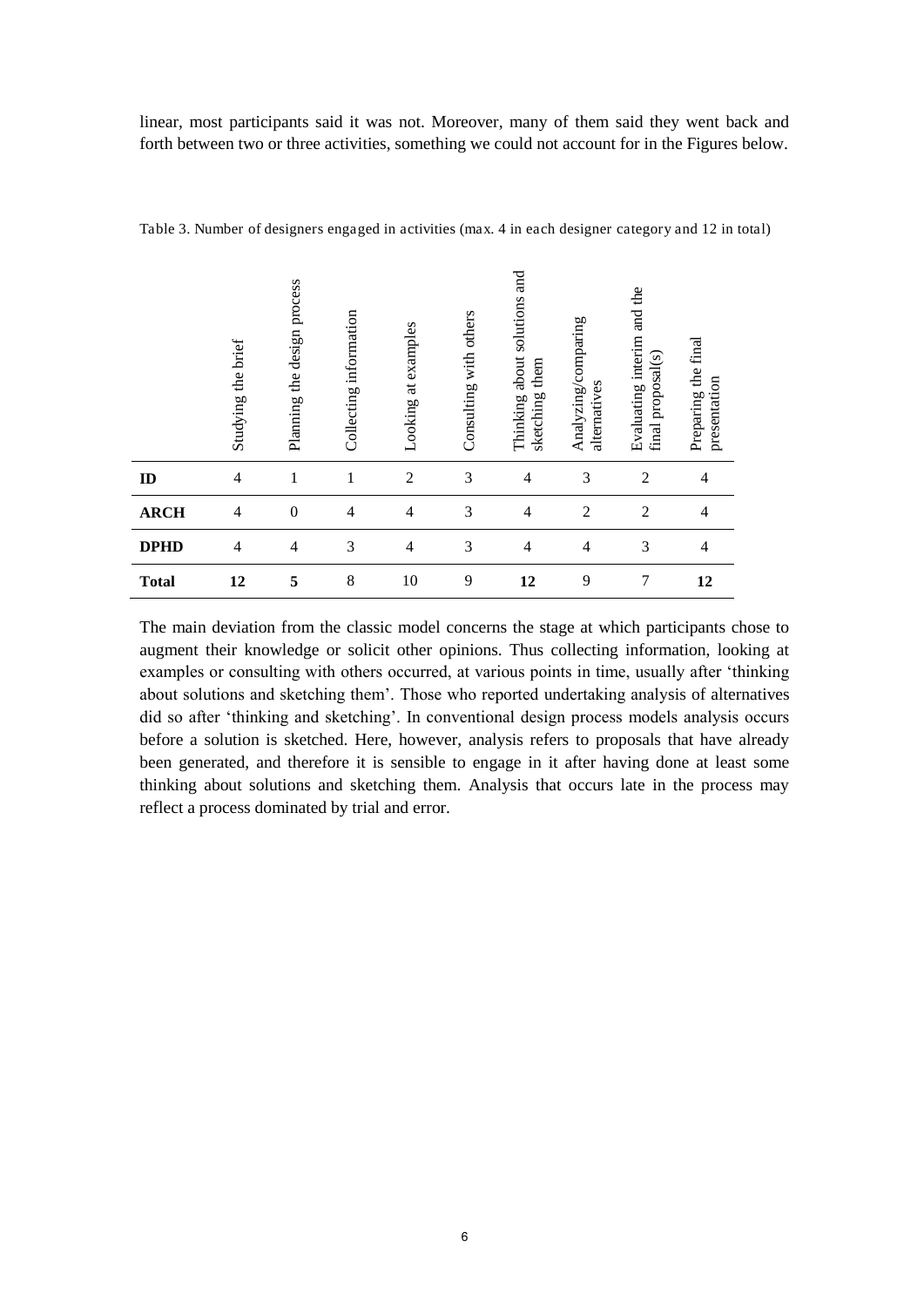

Figure 1. Activity sequence, Industrial Design students



Figure 2. Activity sequence, Architecture students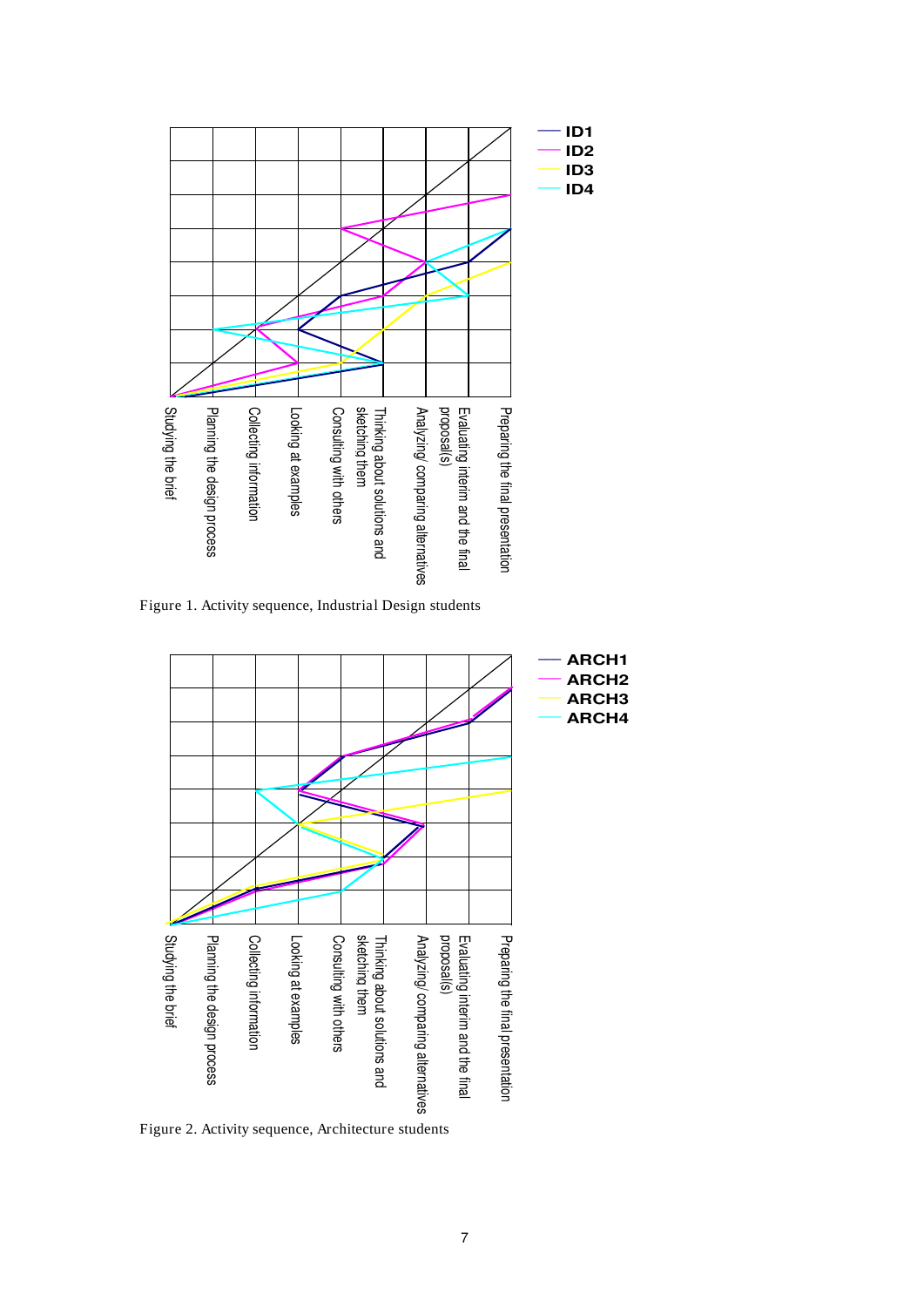It is particularly interesting to learn when planning of the process took place, when it did (as mentioned earlier, only five participants planned their processes). One would expect this to happen early in the process, but this was not always the case. In one case planning was undertaken only after thinking and sketching (ID4) and in two other cases it was reported to occur rather late, and after intensive information handling (DPHD1, DPHD2). It is also interesting to notice that in two cases the design process did not commence with studying the brief; in one case the participant started thinking and sketching and only then went back to the brief to study it (DPHD4). In the other case the designer consulted with others first and only then resorted to the brief (DPHD2).

Clearly, in such a compressed process, wherein the problem was critically ill-defined, we cannot expect "textbook' processes. All the same, the diversity revealed in this experiment raises useful questions about the status of a prescribed design method and the consequences of not observing an orderly convention. There is plenty of evidence that designers consciously ignore methods they were taught at school (e.g., Goldschmidt, 2008) and the question then is: what should be taught? We shall return to this issue later in the concluding section of the paper.



Figure 3. Activity sequence, Design PhD students

#### **3 Time allocation**

As in the sequence of design activities, we notice considerable individual differences among participants in the time they devoted to the various activities. The overall design time ranged from a minimum of 153 minutes (DPHD4) to a maximum of 900 minutes (ID4), with an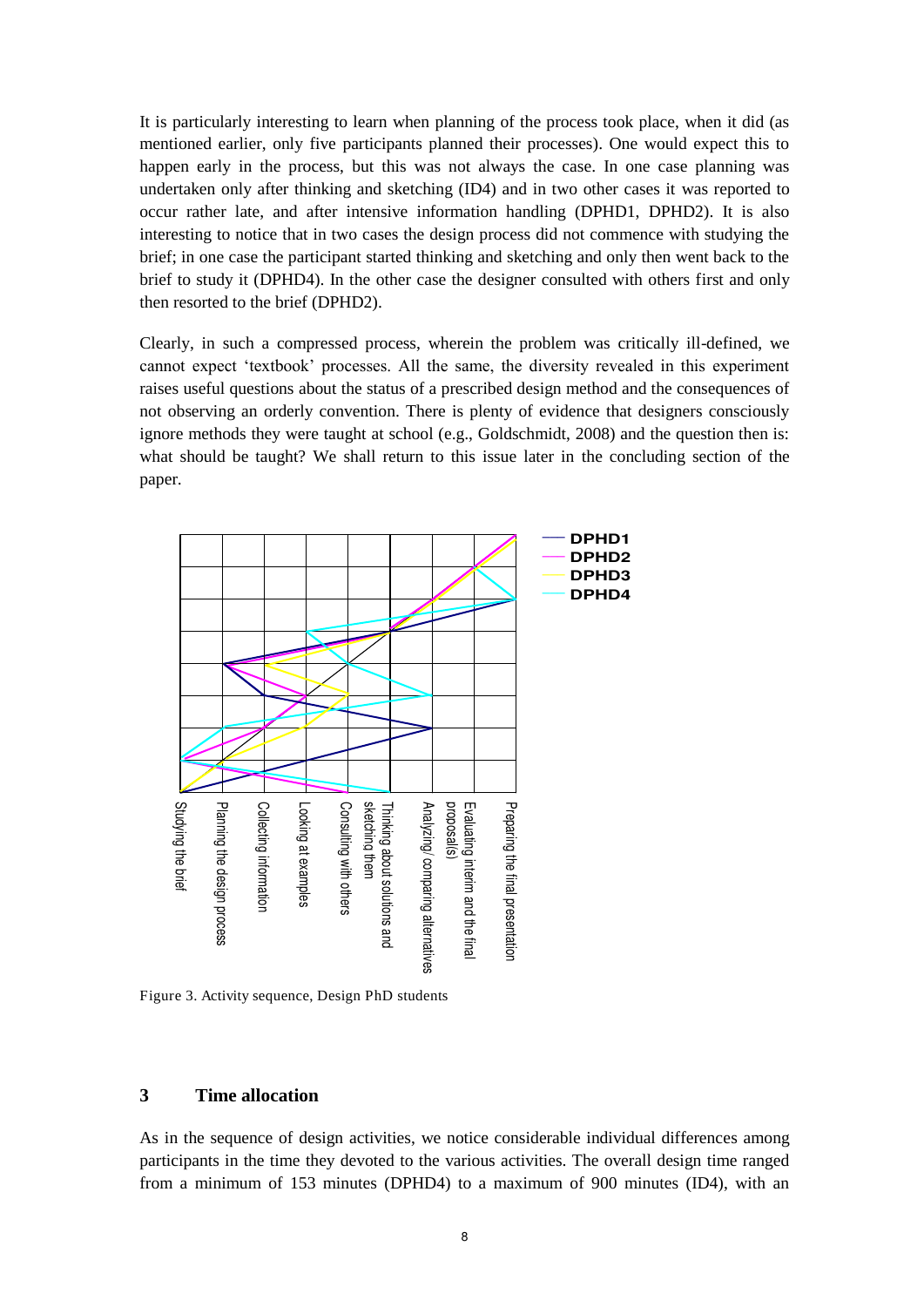average of 603 minutes for the ID participants (or 503 minutes, if we ignore ID4 who devoted an outstanding amount of time to the production of a working prototype of his puzzle design), 326 minutes for the ARCH participants, and 357 minutes for the DPHD participants. Figure 4 is an overview of the mean percentage of time devoted to activities, by design category.

The figure reveals a few interesting differences among the three constituencies of participants. First, we cannot fail to notice how much time was devoted to preparing a final presentation – 32.1% in the case of ARCH participants, and 24.7% by both ID and DPHD participants. The undergraduate students devoted a lot of time to thinking about solutions and sketching them, 31.8% for IDs, and 29.6% for the ARCH students. The graduate students, DPHD, allocated only 18.1% of their time to this activity. Another interesting observation is that whereas the DPHD participants devoted approximately 10% of their time to each of the three information summoning activities, the two other groups showed different patterns. The ID students devoted about 6% to both collecting information and looking at examples and spent more than double the time – 13.5% - consulting with others. The ARCH students spent very little time consulting with others, only 3.9%, but in revenge they dedicated 9.4% and 13.8%, respectively, to looking at examples and collecting information. The overall percentage of time dedicated to the three activities is, however, quite similar for the three groups: 25.7% for ID participants, 27.1 for ARCH participants, and 30.7% for DPHD participants.



Figure 4. Mean percentage of time devoted to activities

Other interesting differences among the groups are that the DPHD students spent about twice the amount of time studying the brief than the other groups and, as mentioned earlier and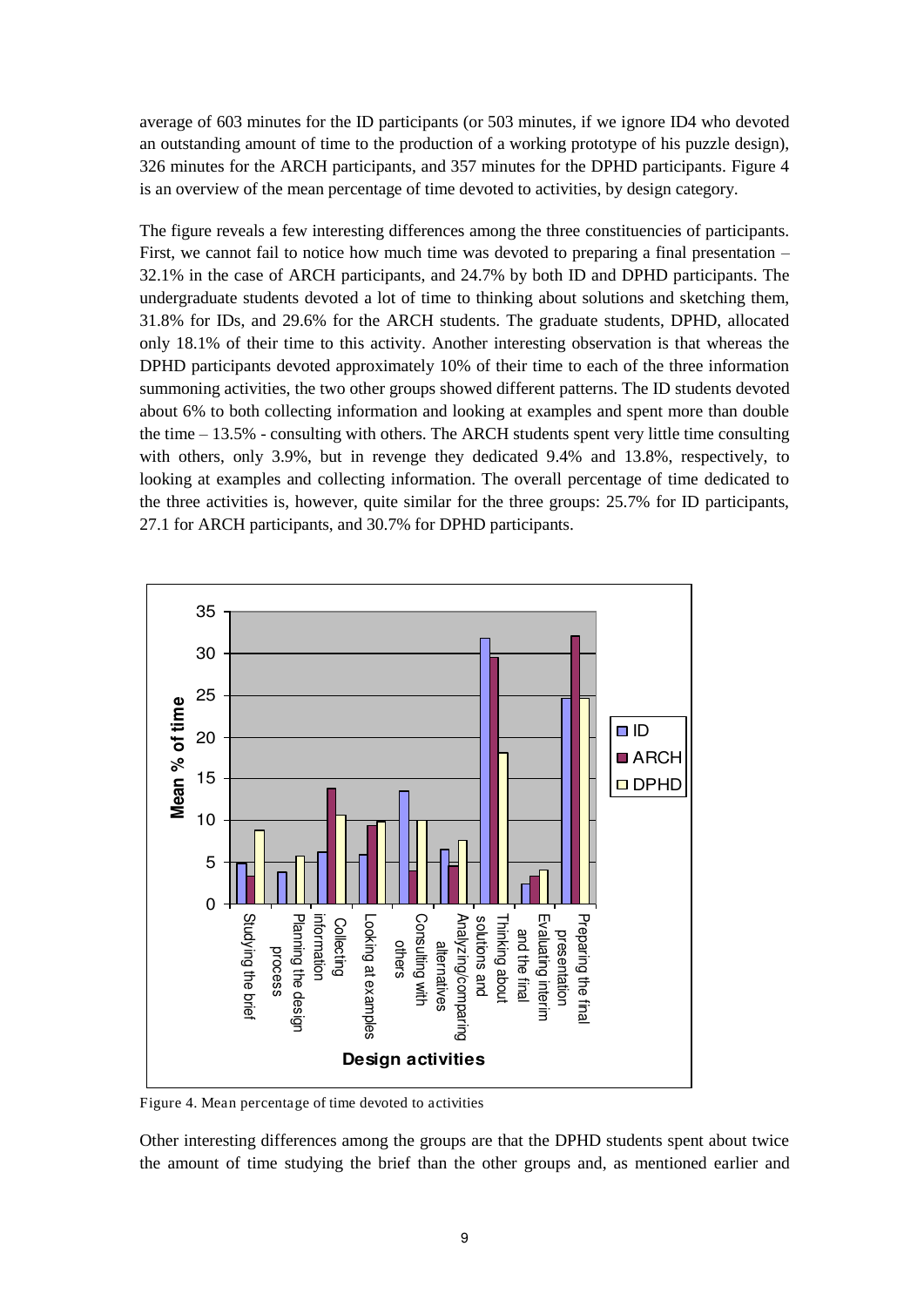evident here, the ARCH participants spent no time at all planning the design process. On the similarities side is the very minimal time devoted to evaluating interim and final designs by all groups, already mentioned.

We must qualify these observations not only because of the small number of participants, but also because of the significant individual differences among students in each of the groups. If we look at but a few examples in the activities that everyone undertook, we find, for instance, that the percentage of time devoted to preparing the final presentation among ID participants ranged form 4.5 to 46 percent. Studying the brief ranged from 5 to 12.5 percent among DPHD participants, and among the ARCH participants, thinking about solutions and sketching them, ranged between 18.3 and 36.8 percent. Despite these qualifications we believe that with due caution, we may all the same conclude that some trends that distinguish among the groups do exist, and we discuss them in the next section.

Figures 5, 6 and 7 combine the activity sequences and percent of time spent for each participant within the three groups.



Figure 5. ID students *–* chronological sequence of activities and percentage of time spent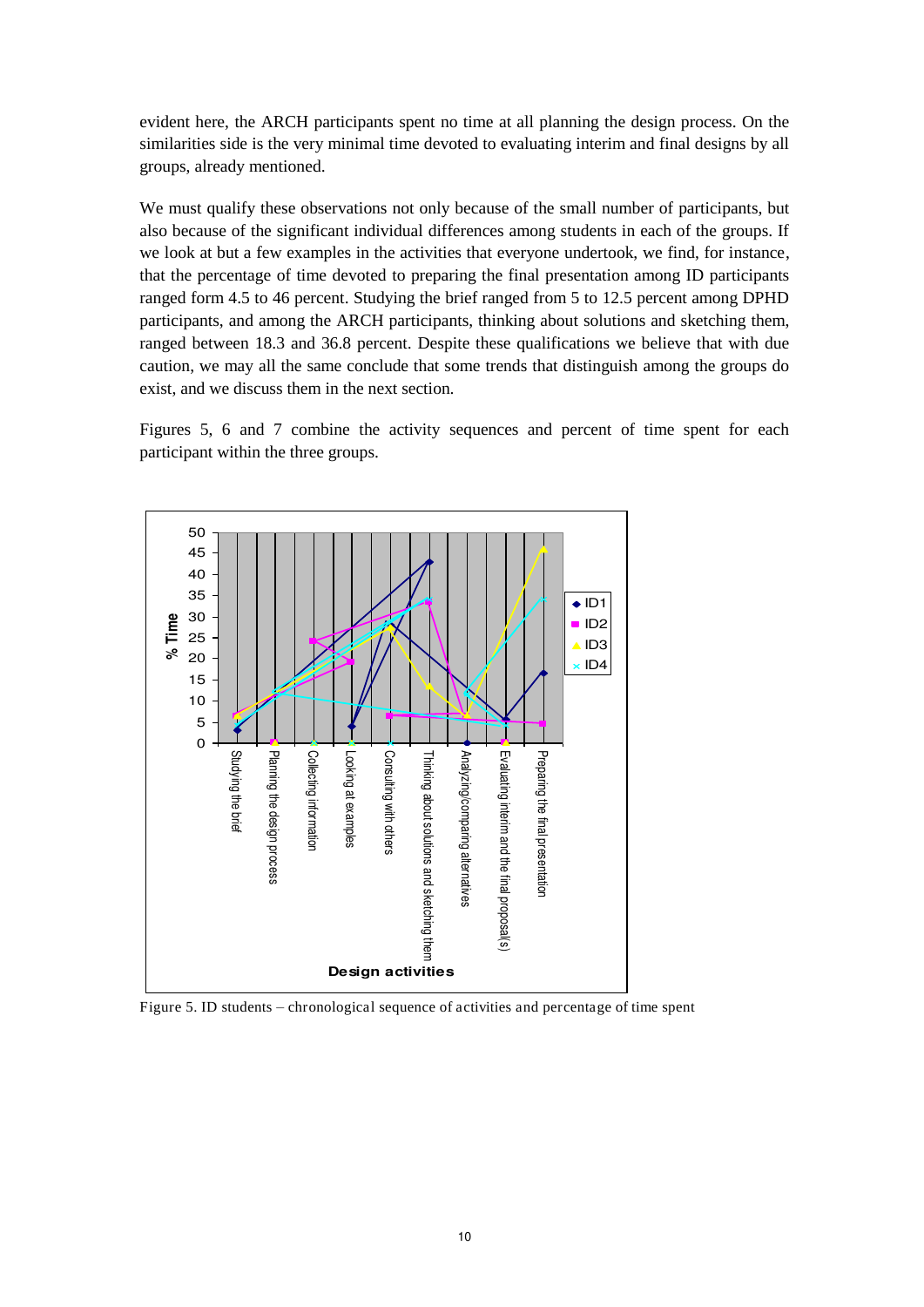

Figure 6. ARCH students *–* chronological sequence of activities and percentage of time spent



Figure 7. DPHD students *–* chronological sequence of activities and percentage of time spent

#### **4 Undergraduate versus graduate students**

Despite the small size of the sample and the individual differences among members within the groups, it seems to us that some interesting distinctions among the groups suggest themselves.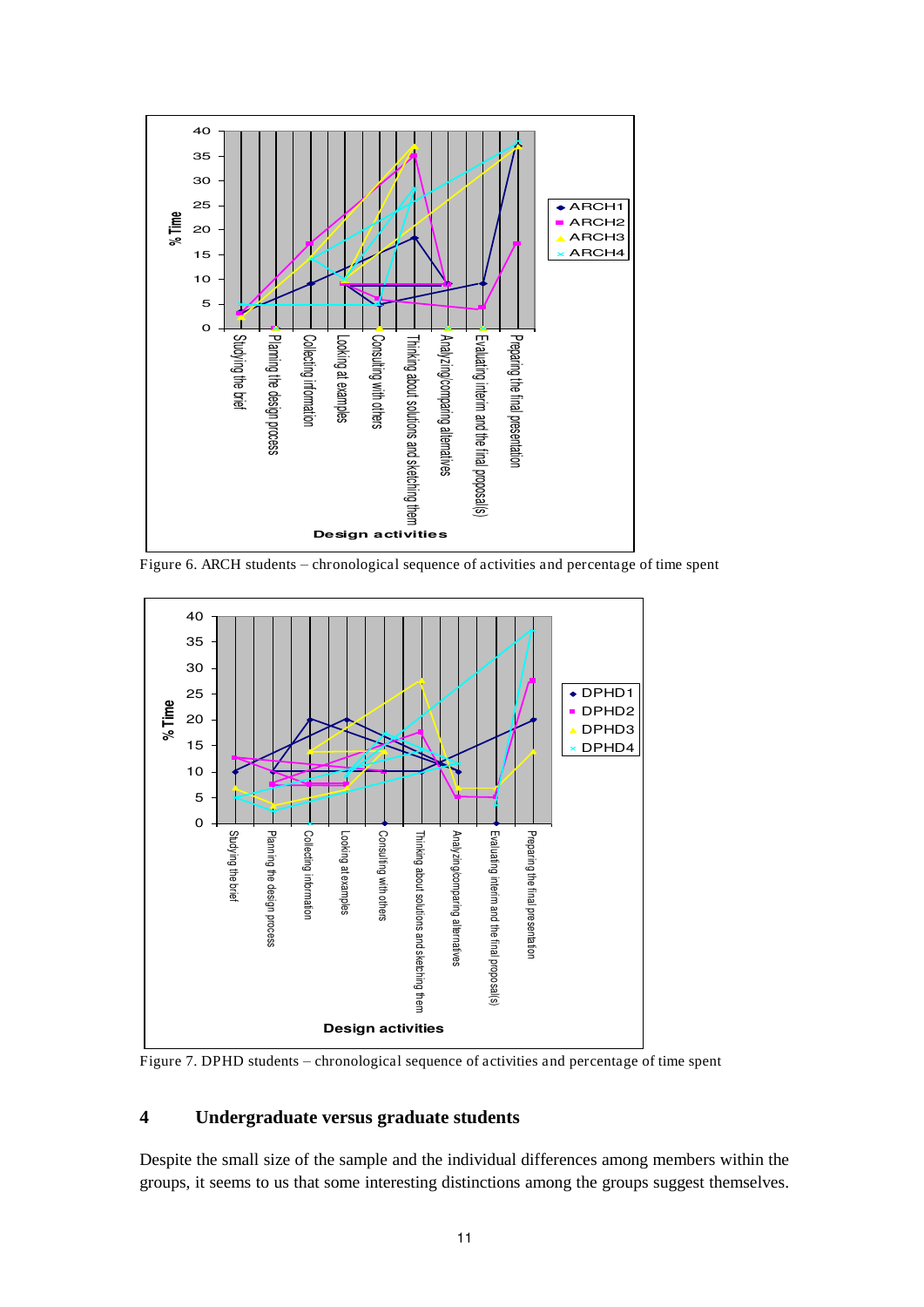We already indicated some differences between the ID and ARCH participants and most noticeably, divergence in their information sources, and some more attention to the final presentation on the part of the ARCH participants. However, we find that the more significant differences are between the two groups of undergraduate students, ID and ARCH, and the group of graduate students, DPHD. We pointed out the differences in subject matters – tangible objects for all undergraduate students, and mostly services and a system in the case of the graduate students. In terms of design behavior – in our case time allocation and activity sequences – we have already mentioned the fact that DPHD participants paid more attention to the brief, and all of them planned their processes, versus only one undergraduate participant who did so. Planning the process ahead may signify that a particular strategy was employed. This is in line with the finding by Ahmed et al. (2003) that experienced designers use particular design strategies, as opposed to novices who tend to display a trial and error behavior pattern. The graduate group tended to use all channels of information uniformly, in contrast to the undergraduate participants. In addition, the graduate participants engaged in more design activities (average of 8.25 out of 9) than the undergraduate participants (average of 6.0 and 6.75 for the ID and ARCH groups, respectively).

Undergraduate participants started the process with a short study of the brief; then most of them engaged in one information soliciting activity, followed by thinking about solutions and sketching them. With one exception of a participant who started the process with the thinking and sketching activity (DPHD4) all graduate participants deferred it and preferred to first summon information in various ways, plan their processes and engage in a few other activities. Table 4 shows the chronological stage at which the thinking and sketching activity was undertaken (out of 9 possible activities). The difference in chronological order is of course related to the total number of activities which, as stated, is significantly higher for the DPHD group.

| Undergraduate students<br>(mean: 6.4 activities) |     |  |                 |    |    |    |                         |    |                | Graduate students<br>(mean: 8.3 activities) |            |
|--------------------------------------------------|-----|--|-----------------|----|----|----|-------------------------|----|----------------|---------------------------------------------|------------|
| <b>Industrial Design</b><br>Architecture         |     |  |                 |    |    |    | <b>PhD</b> in Design    |    |                |                                             |            |
| ID1                                              | ID2 |  | ID <sub>4</sub> |    |    |    | ARC ARC ARC ARC DPH DPH |    |                | - DPH                                       | <b>DPH</b> |
|                                                  |     |  |                 | H1 | H2 | H3 | H4                      | ÐŦ | D <sub>2</sub> |                                             | D4         |
|                                                  |     |  |                 |    |    |    |                         |    |                |                                             |            |

Table 4. Chronological order of the a*ctivity "Thinking about* solutions and sketching t*hem"*

The difference is most telling. The more experienced graduate students are probably also more research-minded and display a more systematic design behavior. All of them engaged in analysis, whereas only a little over half the undergraduate students did so (see Table 3). Deferring decisions regarding solutions is in line with creative problem solving (e.g., Goel, 1995; Treffinger et al., 2006), although it would have made sense to generate candidate solutions or at least partial candidate solutions earlier in the process. Because of the reported iterations and the going back and forth that participants experienced, partial solutions may have been generated in fact, but it is interesting that these relatively experienced participants chose nonetheless to report that they engaged in this activity only later on. Interestingly, DPHD4, who was an exception and started the process with thinking and sketching, reported that his process was "quite linear" and added: "I considered a few options then just went for one. I didn't reconsider my idea."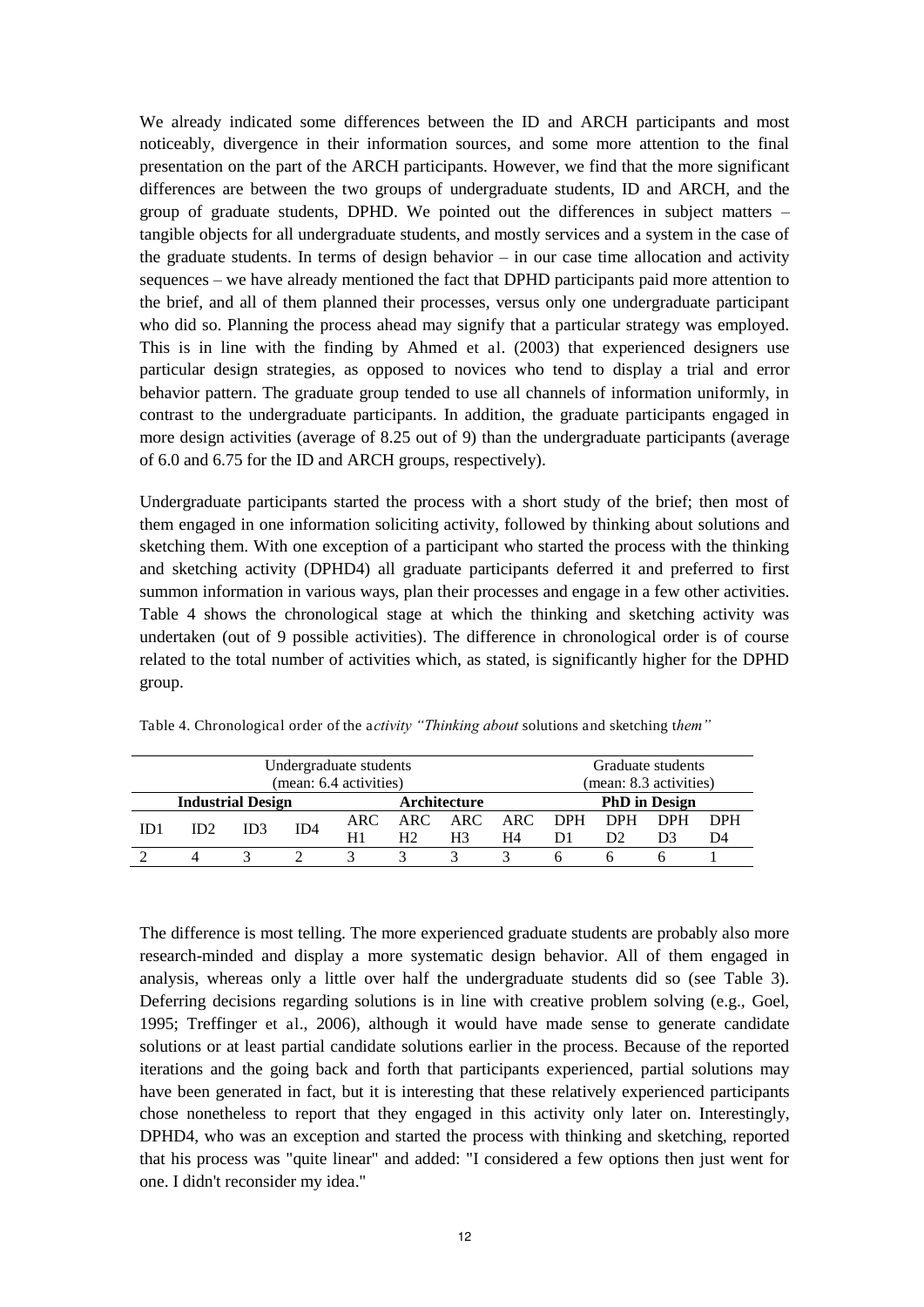Is this difference in design behavior a result of the relative expertise of the DPHD participants, compared to the ID and ARCH participants who are still novices? Or does it have to do with the fact that having chosen to pursue an advanced degree, the DPHD participants belong a priori to a self-selected category of research-oriented designers who naturally approach design problems more methodically? It is hard to tell, and the answer may not be 'either or' but rather both: experience combined with a methodical disposition makes it possible for these participants to tackle an open-ended, ill-defined problem with routines they have already mastered earlier. Our results concur with several other researchers' work where comparisons have been made between "novice' and "expert' designers and the superior efficacy of the expert designers' design activities over their novice counterparts was demonstrated (Adams et al, 2003; Ahmed et al, 2003; Atman et al, 2005; Popovic, 2003).

The novices, in contrast, have fewer fixed routines and probably work more intuitively, especially when the problem is unusually open-ended and compressed, something they are not used to. As ARCH2 confided: "The design process that we follow in architecture [school] is usually set for us by weekly sheets that accompany tutorials and working towards stage reviews". Therefore, it seems, novices need to sketch earlier. The fact that most DPHD participants proposed services or a system rather than a tangible object had seemingly no effect on the displayed design behavior (although it may explain the significantly lower percentage of time devoted to thinking and sketching, as no details had to be worked out). Services and systems need thinking about of course, if not necessarily sketching; and DPHD4, who started with 'thinking and sketching', was one of the service proposers. We definitely notice a different approach and pattern in the design behavior of the two constituencies, novice and relative experts, which is very interesting and may have consequences for design education.

#### **5 Design thinking: The designer-entrepreneur**

Our main findings in the limited experiment we have conducted are summarized as follows: Undergraduate students responded to the brief by proposing a physical object (product) regardless of their course of study. Most participants did not plan their processes or did so to a very limited extent. Most of them did not follow a linear process: they went back and forth and iterated a lot between one activity and another. On average, between a quarter and a third of the participants' time was devoted to the preparation of a final presentation. Both sets of undergraduate design students (ID and ARCH) spent an average of close to one third of their time on "thinking about solutions and sketching them." The DPHD students spent far less time on this activity – possibly because, for the most part, they did not design physical objects but services or systems, which may have required fewer problem-solving cycles. Alternatively, this finding may be attributed to the DPHD students' superior design experience and knowledge. Finally, and perhaps unsurprisingly, the most important source in collecting information for all students was the Internet. The ARCH students spent twice the amount of time as the ID students searching the web for information. However, the ID students consulted with others more than three times as much as the ARCH students.

These findings converge to show that in open-ended design tasks and under time constraints, methodological prescriptions should be eased. The great variety in design behavior parameters we have found leads us to some very general conclusions pertaining to design and design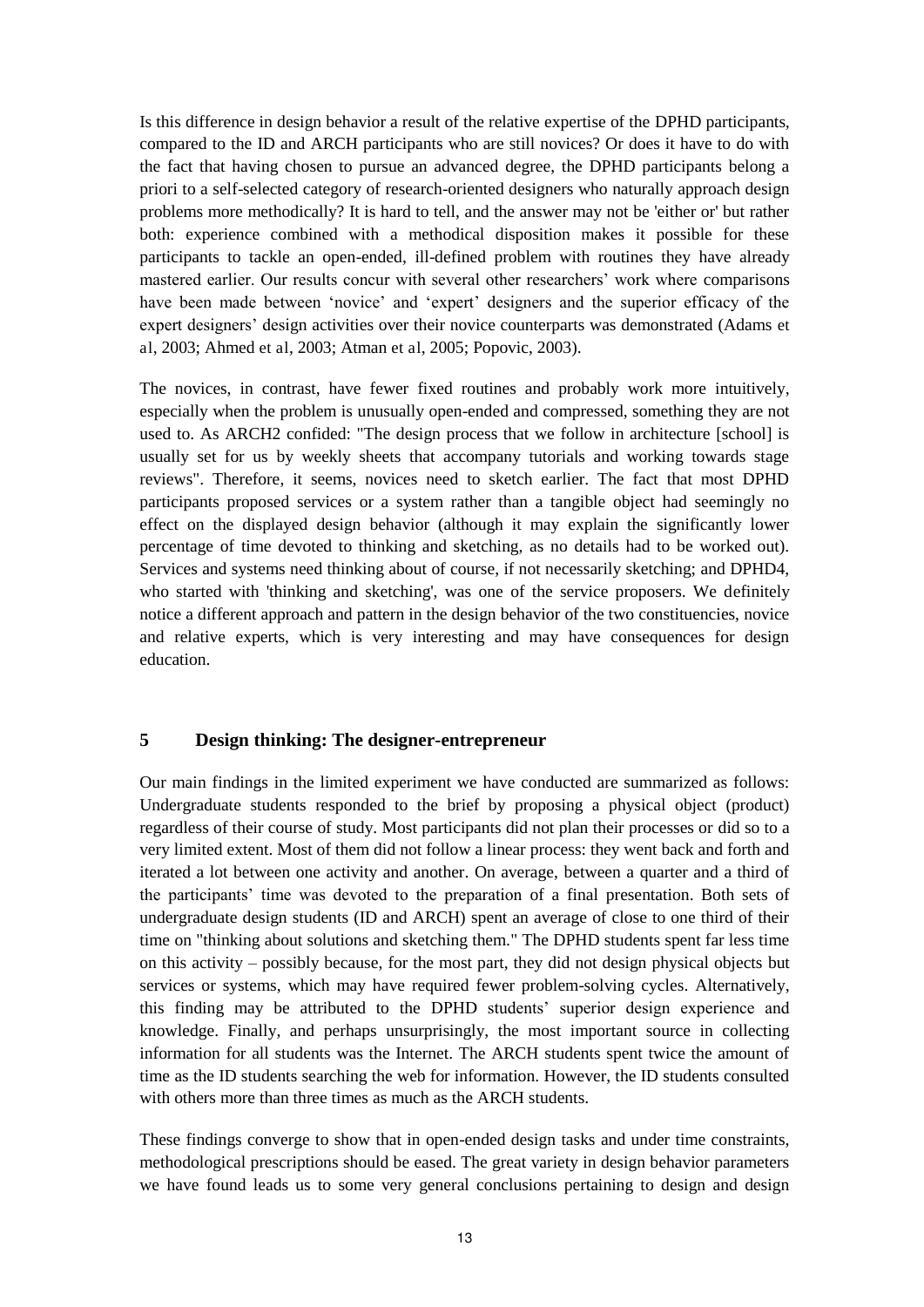education, which we take to be fundamentally significant to the wider and more entrepreneurial scope of design in the era of design thinking.

The design time in this experiment was short: up to 15 hours (and as little as 2.5 hours in one case; the average was a little over 7 hours) and most students saw the assignment as "compressed" and atypical. ARCH4 said: "One-off exercises like this are rare." But should such exercises be rare? The boundaries of what is included in design practice have expanded considerably in recent years to include a wide range of consultancies, organizations and companies that seek to innovate in many ways. Now design extends from the design of objects and spaces that we use on a daily basis to cities, landscapes, nations, cultures, bodies, genes, political systems, the way we produce food, to the way we travel, and build cars (Latour, 2008). Moreover, with accelerated design activity anticipated well into the  $21<sup>st</sup>$  century it is clear that an increasing number of practitioners across a diverse range of creative disciplines routinely regard their methods as rooted in design practice or are using methods that could be considered designerly (Cross, 2006). It is also equally clear that design is expanding its disciplinary, conceptual, theoretical, and methodological frameworks to encompass ever-wider activities and practice. The way designers think, it is claimed, is conducive to innovative solutions (Brown 2009**;** Martin**,** 2009; Nussbaum, 2009). Certain design communities and quite a range of business communities are adopting the so called design thinking method to enhance innovation in enterprises of various kinds, which consider it to be the most contributory factor to a competitive advantage. The term design thinking is in good currency in both academia and among practitioners and has produced a host of recent publications (e.g., Brown, 2009; Cross, 2011; Lockwood, 2009; Martin, 2009; Verganti, 2009). There is no agreed upon definition of 'design thinking', but the strongest common denominator is the centrality of the user, or even, in the view of some, being "empathic to the human condition"<sup>1</sup> (other features of design thinking such as iterative exploration, prototyping and teamwork are irrelevant to the current 'compressed' case).

Design thinkers are expected to constantly challenge the boundaries of known solutions and venture to unchartered territories. Their processes are expected to be systematic but not rigid and flexibility of thought and exploration are key concepts. The designer, it seems, is expected to demonstrate an entrepreneurial approach, even when the task is initiated by someone else (client). In addition, designers must work fast as competition in the marketplace drives short design cycles. "One-off", compressed assignments are very realistic occurrences in practice. Does design education address these challenges?

If indeed we subscribe to the notion that design thinking is a key to innovation which, in turn, is the fuel that turns the wheels of economy, then we must ask: how should we educate design thinkers? What methodologies should they learn, what design processes do we want to encourage? Textbook methods (e.g., Birkenhofer, 2011; Pahl and Beitz, 1984; Roozenburg and Eckels, 1995; Ullman, 1992/2003) are on the rigid side. They foresee a linear process, albeit with iterations. They are tacitly based on the assumption that at the time the problem solving or design process starts, the task has been sufficiently clarified and the problem is more or less well-defined, even well-structured. They have a hard time seeing a problem and a solution being co-developed (Dorst  $\&$  Cross, 2001), as we know is very often the case in

 1 Alison King, email to the DesignX community, Center for Design Research at Stanford University, April 19, 2011.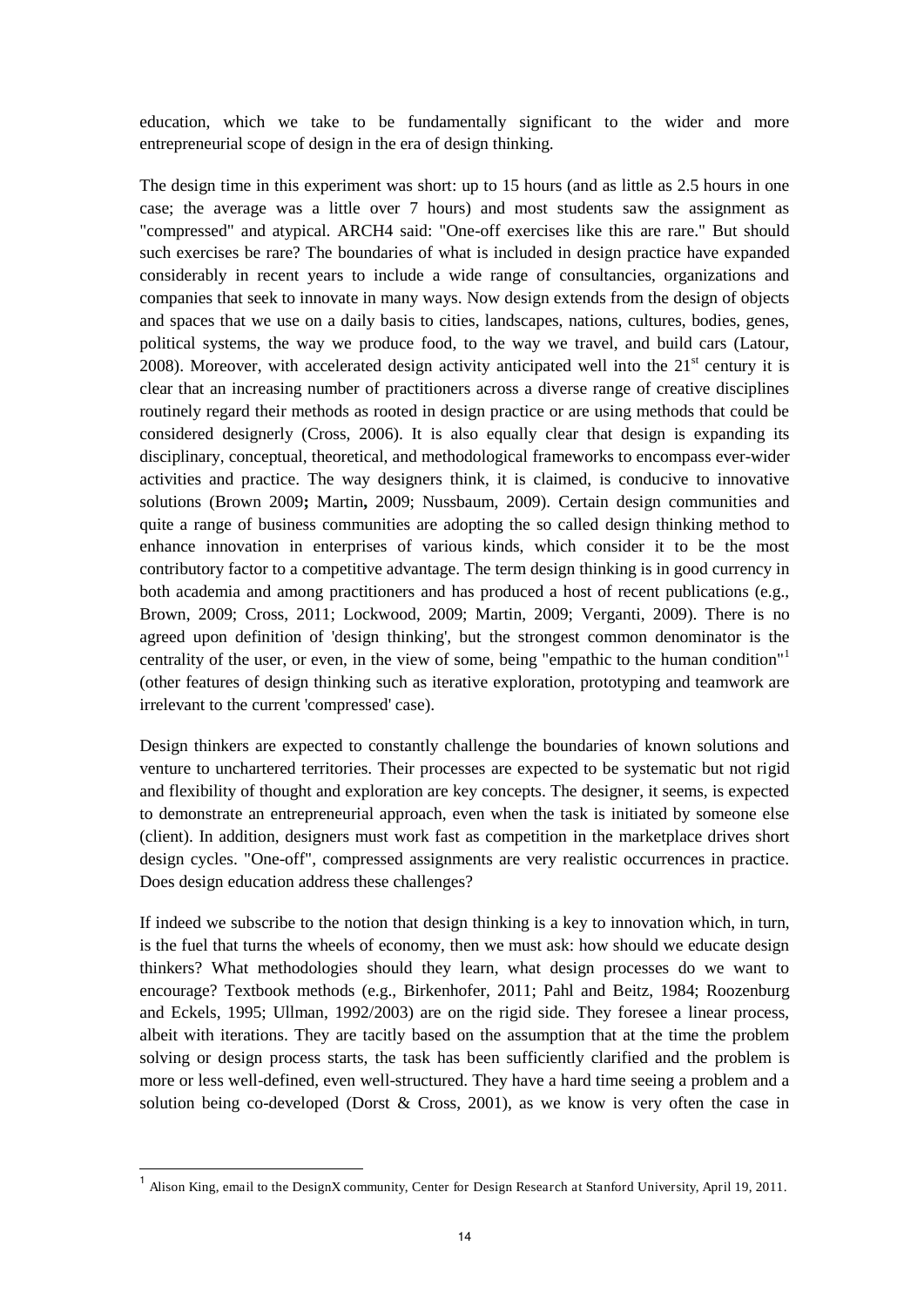design, particularly when innovation is the goal and the problem definition may be revised or at least negotiated at almost any stage.

Do the design methods we teach our students prepare them to handle ill-defined and illstructured problems, even wicked problems, wherein innovation is a prime goal and the pace is very fast? Do we teach them adequately to take risks? to be original and think "outside of the box'? Do we ask them to go to extremes and explore entirely new directions of thought, as is often required today? The modest task in this experiment called for a design that "surpasses conventional expectations". Did the student-participants rise to the challenge, and what in the processes they underwent supported or hindered success? Trying to follow a linear process was not necessarily advantageous. Interestingly, the two developers of new services, both DPHD students who were, appropriately, aware of the expanded scope of design, reported 'quite linear' and 'more or less linear' processes. So did some of the designers of the less original designs in the ID and ARCH groups. Those who took the liberty to go back and forth had somewhat more opportunities to experiment and explore, and finally embarked upon somewhat more original design ideas. Extremely ill-defined problems and tight design schedules are excellent opportunities to think differently, to bypass or revise standard methods, and therefore it is highly recommended that they do not continue to be a rare exception in design education.

It seems that we should encourage our students to devote more time and effort to explorations, and certainly not focus so much attention on preparing final presentations (especially in very compressed exercises). Should we teach methods? We definitely should, but it must be emphasized that normative methods are to serve as general guidelines, check lists perhaps, rather than rigid prescriptions, and the order in which activities are undertaken is often flexible and context-related. It is reassuring that even a most limited experiment of the kind we have conducted allows us to reach a conclusion of such magnitude. If we want designers to merit the credit they are given today even outside of the world of design as strategic players in the forefront of innovative initiatives, we should prepare them accordingly. The world is ready to acknowledge the artistry of design, not just the 'science' of design, as advocated by Donald Schön decades ago (1983). But are designers and design educators ready to let go of an adherence to rigid 'methods'? Learning to do so is one of the challenges facing design education as well as practice.

#### **References**

Adams, R., Turns, J. & Atman, C. (2003). Educating effective engineering designers: The role of reflective practice. Design Studies 24(3), 275 - 294.

Ahmed, S., Wallace, K. & Blessing, L. (2003). Understanding the differences between how novice and experienced designers approach design tasks. Research in Engineering Design 14, 1 - 11.

Atman, C., Cardella, M. & Turns, J. (2005). Comparing freshman and senior engineering design processes: An in-depth follow-up study. Design Studies 26(4), 325 - 357.

Bhandari, A. & Wagner, T. (2006). Self-reported utilization of health care services: Improving measurement and accuracy. Medical Care Research and Review 63(2), 217 – 235.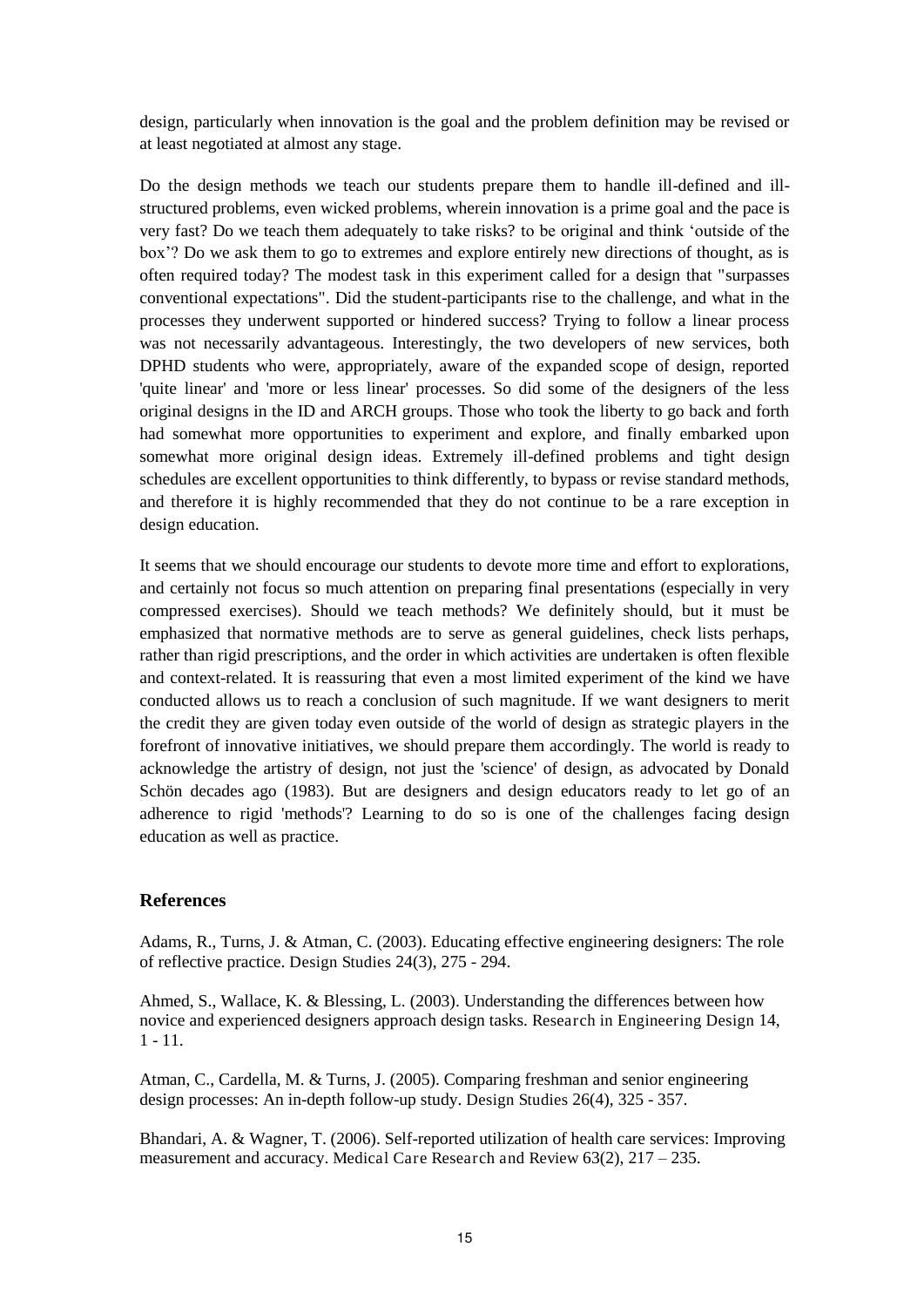Birkenhofer, H. (Ed.) (2011). The Future of Design Methodology. London: Springer Verlag.

Brown, T. (2009). Change by Design: How Design Thinking Transforms Organizations and Inspires Innovation. New York: HarperBusiness.

Covington, G.A. & Hannah, B. (1997). Access by Design. NYC: Van Nostrand Reindhold.

Cross, N. (2006). Designerly Ways of Knowing. London: Springer.

Cross, N. (2011). Design Thinking: Understanding how Designers Think and Work. Oxford: Berg.

Dorst, K. & Cross, N. (2001). Creativity in the design process: Co-evolution of problemsolution. Design Studies 25(5), 425 - 437.

Farrington, D.P., Loeber, R. Stouthamer-Loeber, M., Van Kammen, W.B. & Schmidt, L. (1996). Self-reported delinquency and a combined delinquency seriousness scale based on boys, mothers, and teachers: Concurrent and predictive validity for African-Americans and Caucasians. Criminology 34, 493 – 517.

Goel, V. (1995). Sketches of Thought. Cambridge, MA: MIT Press.

Goldschmidt, G. (2008). Sketching is alive and well in this digital age. In W. Poelman & D. Keyson (Eds.), Design Processes: What Architects and Industrial Designers can Teach each other about Managing the Design Process (pp. 29 - 43). Amsterdam: IOS Press.

Latour, B. (2008). A cautious prometheus? A few steps toward a philosophy of design (with special attention to Peter Sloterdijk). In F. Hackne, J. Glynne & V. Minto (Eds.), Proceedings of the 2008 Annual International Conference of the Design History Society (pp. 2 - 10), Universal Publishers.

Lawson, B. (2006). How Designers Think. Oxford: Architectural Press/ Elsevier.

Lawson, B. & Dorst, K. (2009). Design Expertise. Oxford: Architectural Press/ Elsevier.

Lockwood T. (Ed.) (2009). [Design Thinking: Integrating Innovation, Customer Experience,](javascript:amz_js_RefreshOriginalWindow()  [and Brand Value](javascript:amz_js_RefreshOriginalWindow(). New York: Design Management Institute/ Allworth Press.

Martin, R.L. (2009). The Design of Business: Why Design Thinking is the Next Competitive Advantage. Cambridge, MA: Harvard Business School.

Nussbaum, B. (2009). Innovation is dead. Herald the birth of transformation as the key concept for 2009. Business Week Online [accessed 25 August, 2009].

Pahl, G. & Beitz, W. (1984). Engineering Design: A Systematic Approach. London: Design Council.

Popovic, V. (2003). General strategic knowledge models connections and expertise development in product design. In N. Cross & E. Edmonds (Eds), Expertise in Design: Proceedings of DTRS'6 (pp. 251 - 270), Sydney: Creativity and Cognition Studios.

Roozenburg, N.F.M. & Eekels, J. (1995). Product Design: Fundamentals and Methods. Chichester: Wiley.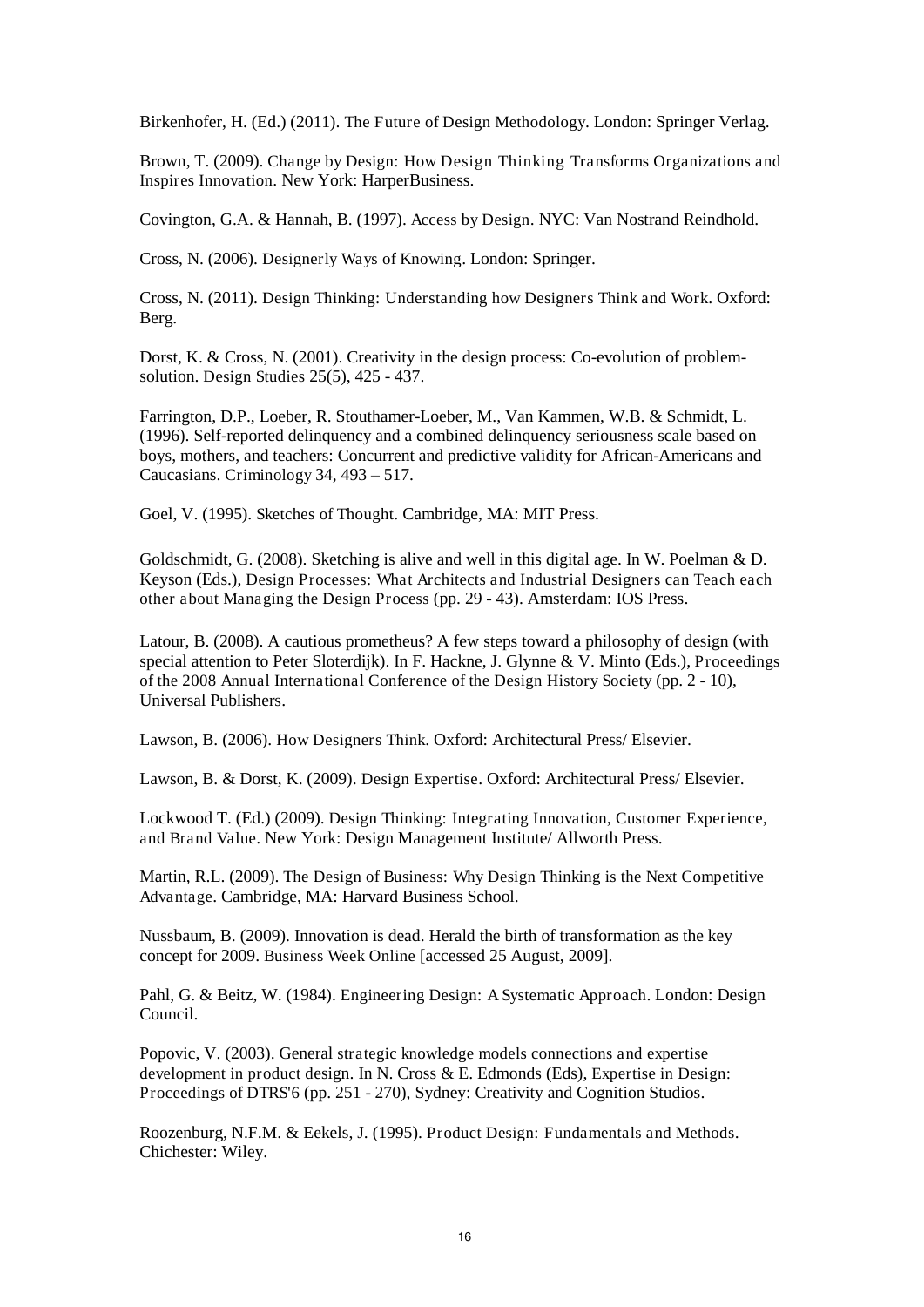Schön, D.A. (1983). The Reflective Practitioner. New York: Basic Books.

Spector, P.E. (1994). Using self-report questionnaires in OB research: A comment on the use of a controversial method. Journal of Organizational Behavior 15(5), 385 – 392.

Thornberry, T.P. & Krohn, M.D. (2000). The self-report method for measuring delinquency and crime". Criminal Justice 2000 4, 33 – 83.

Treffinger, D.J., Isaksen, S.G. & Stead-Dorval, K.B. (2006). Creative Problem Solving: An Introduction. Waco, Texas: Prufrock Press Inc. (4<sup>th</sup> edition).

Ullman, D. (1992/2003). The Mechanical Design Process. New York: McGraw-Hill.

Verganti, R. (2009). Design Driven Innovation: Changing the Rules of Competition by Radically Innovating What Things Mean. Cambridge, MA: Harvard Business School.

Woodbury, R.F. & Burrow, A.L. (2006). Whither design space? Artificial Intelligence for Engineering Design, Analysis and Manufacturing 20, 63 - 82.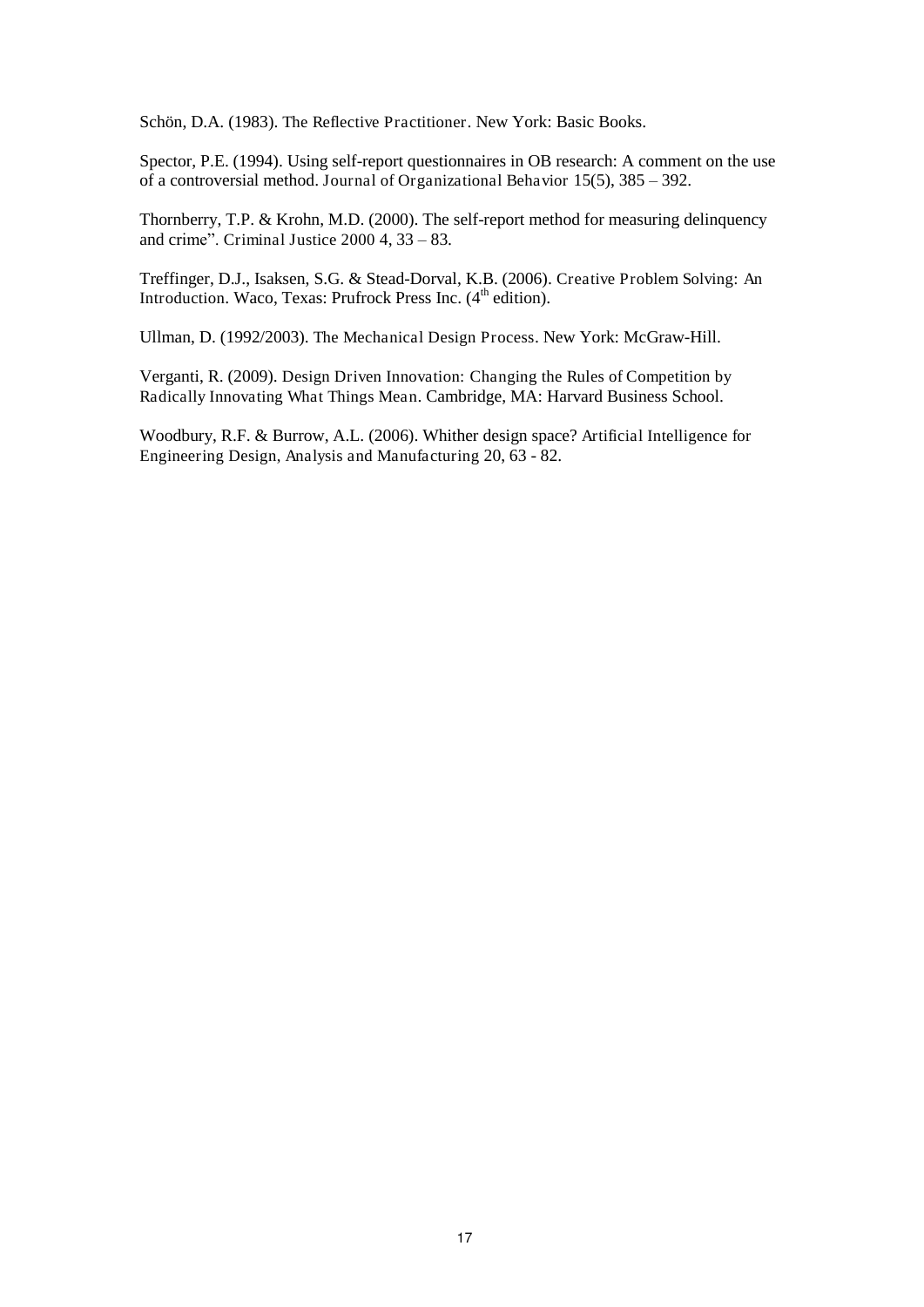Gabriela Goldschmidt and Paul A. Rodgers

### **Figures, with captions (7 Figures)**

#### **Please note: In print Figures should be grey scale.**



Figure 1. Activity sequence, Industrial Design students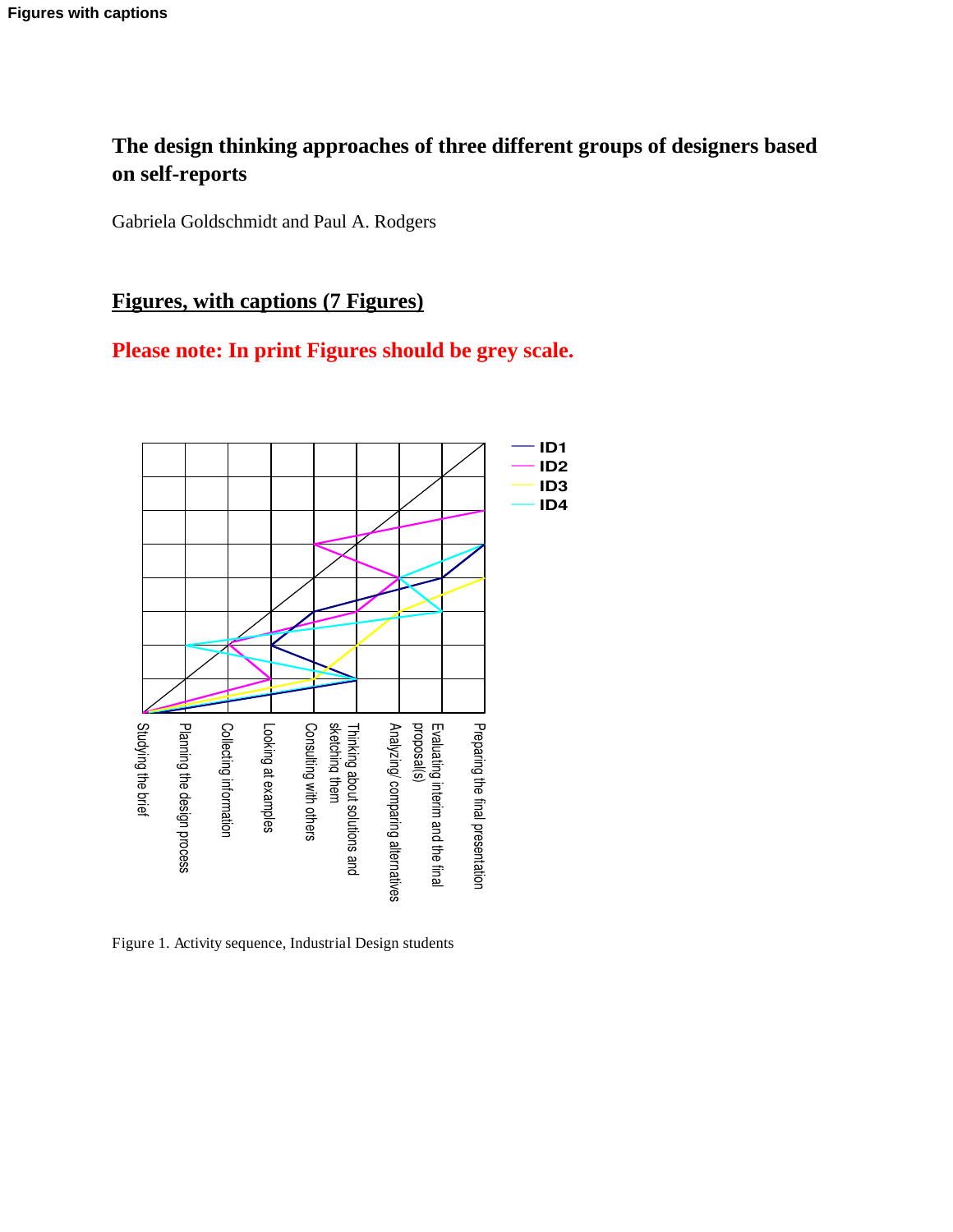

Figure 2. Activity sequence, Architecture students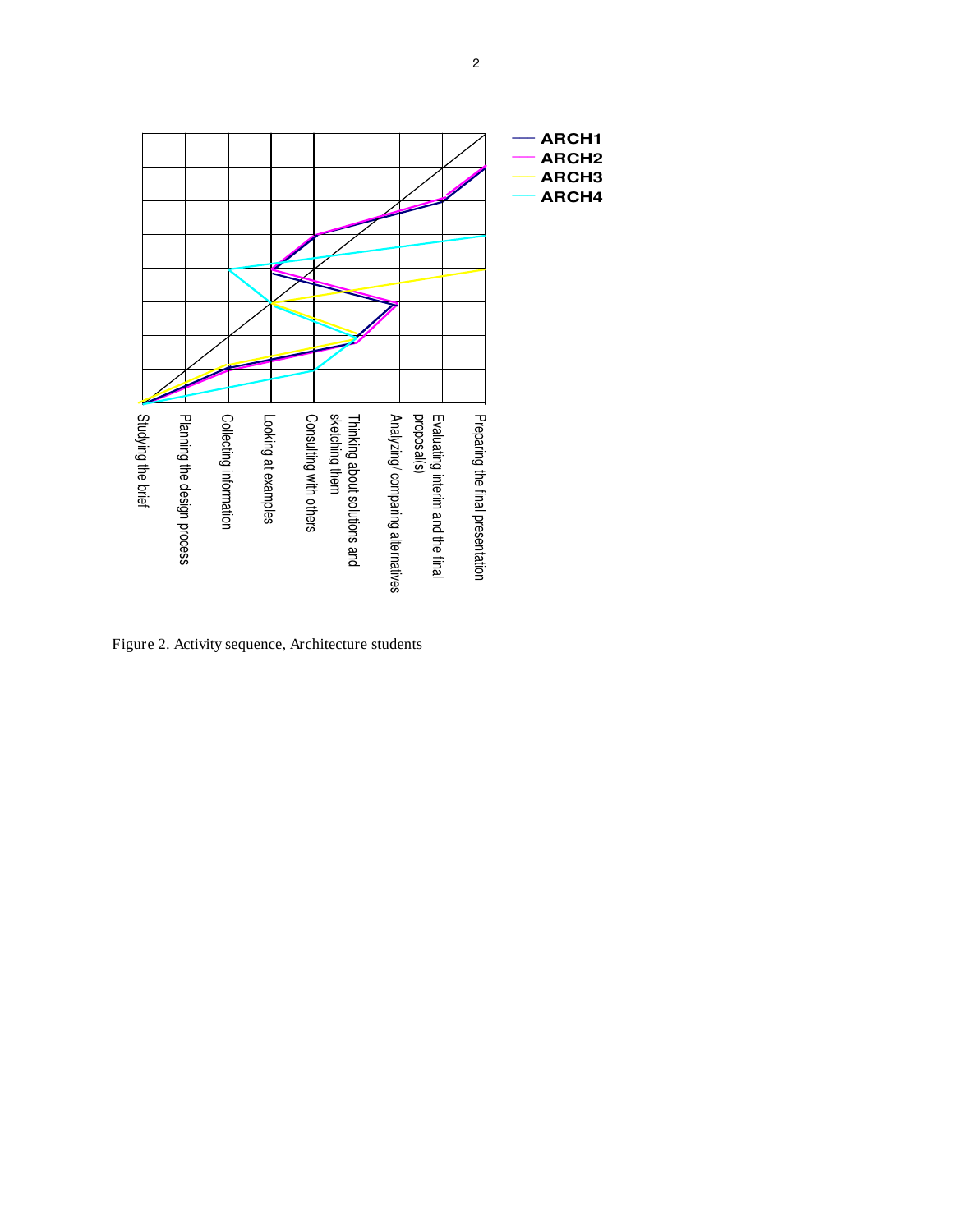

Figure 3. Activity sequence, Design PhD students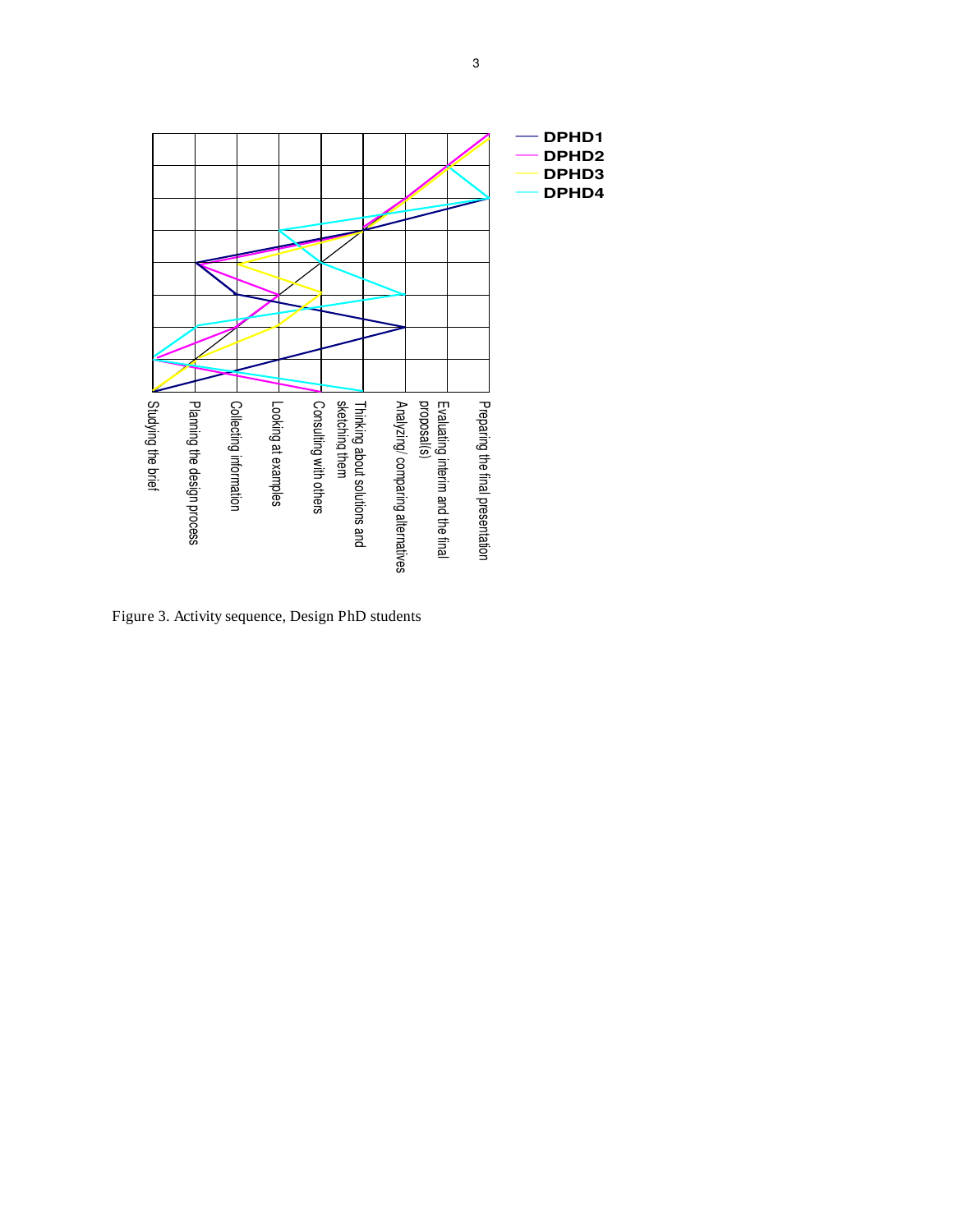

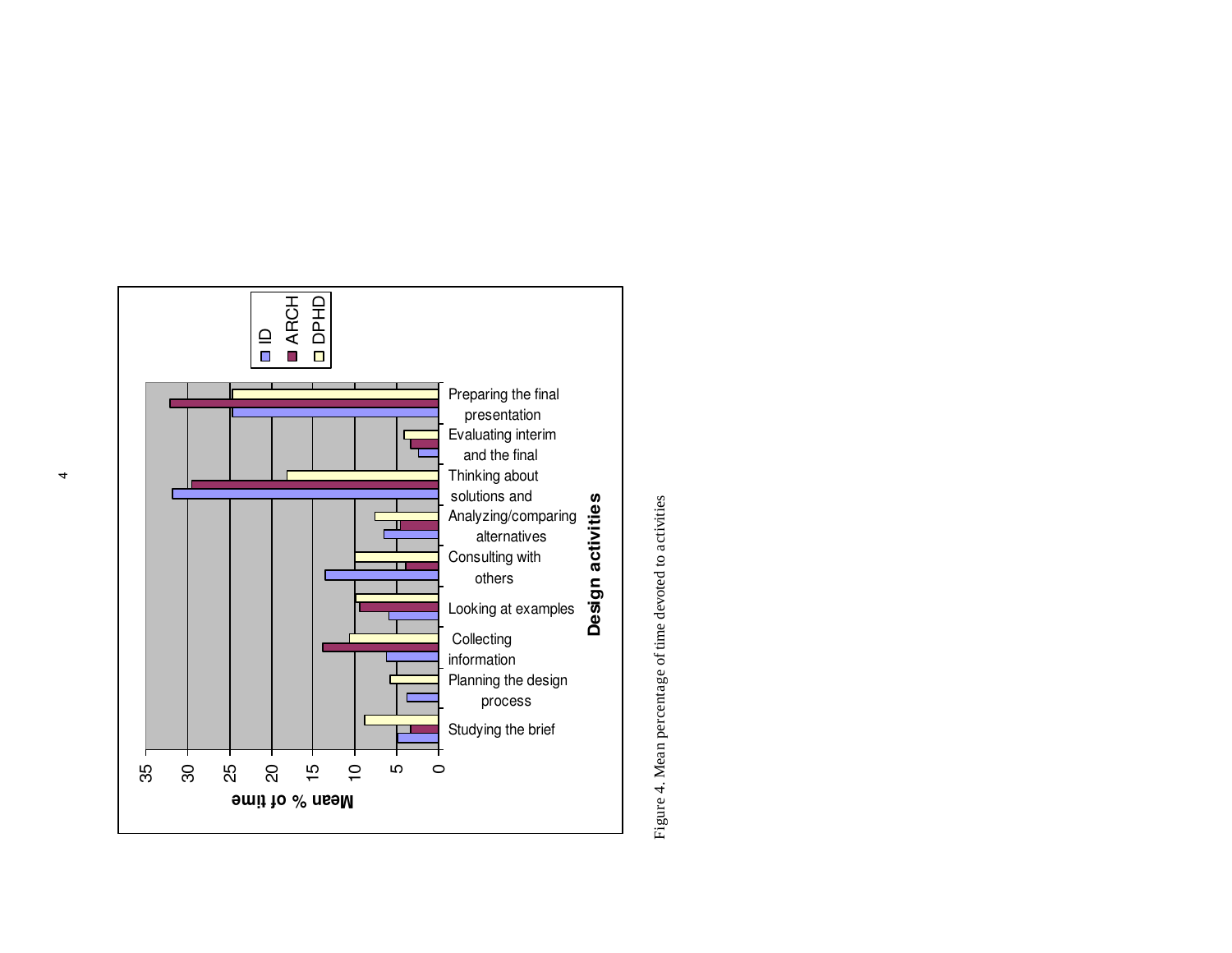

Figure 5. ID students - chronological sequence of activities and percentage of time spent Figure 5. ID students *–* chronological sequence of activities and percentage of time spent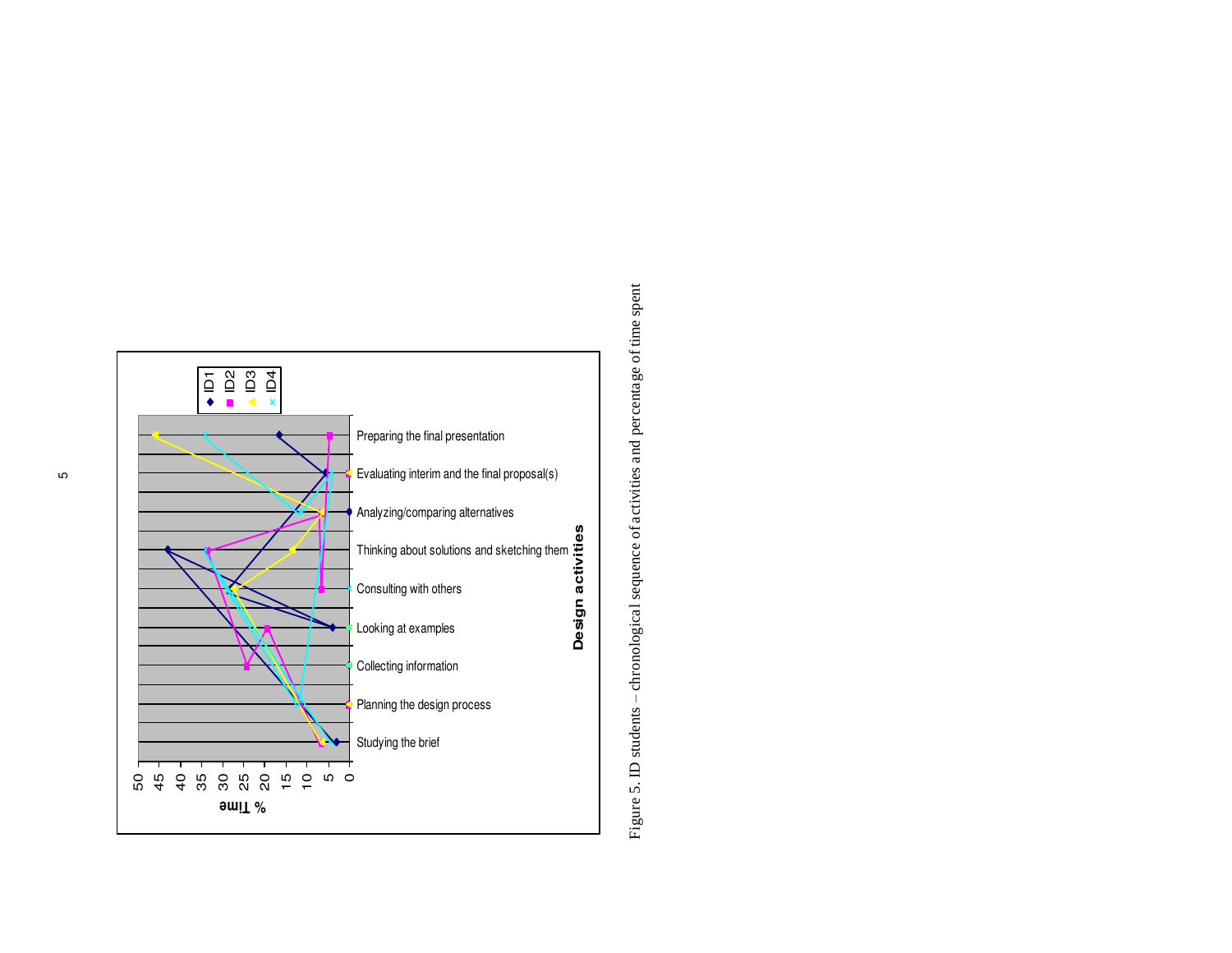

Figure 6. ARCH students *–* chronological sequence of activities and percentage of time spent Figure 6. ARCH students - chronological sequence of activities and percentage of time spent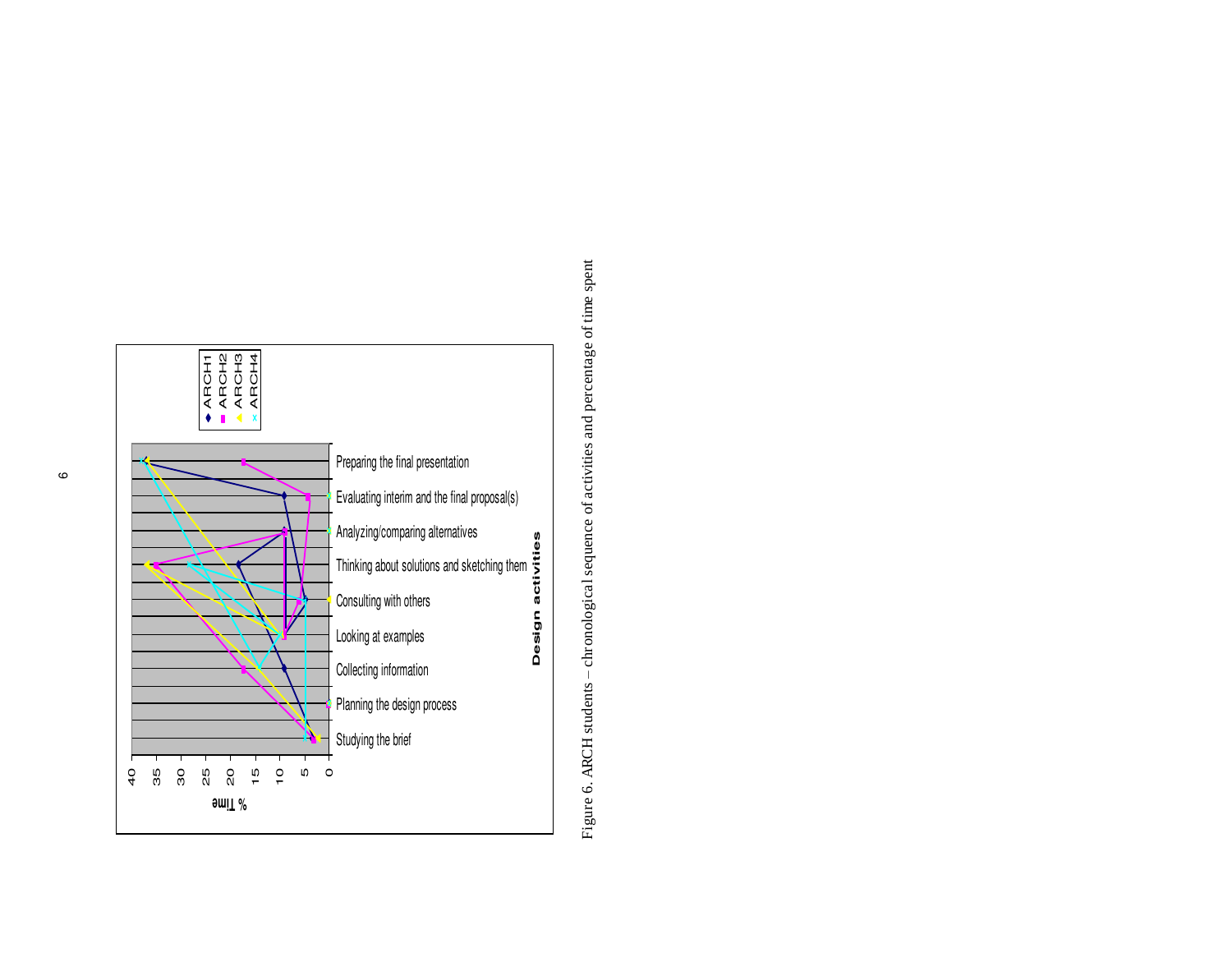

Figure 7. DPHD students - chronological sequence of activities and percentage of time spent Figure 7. DPHD students *–* chronological sequence of activities and percentage of time spent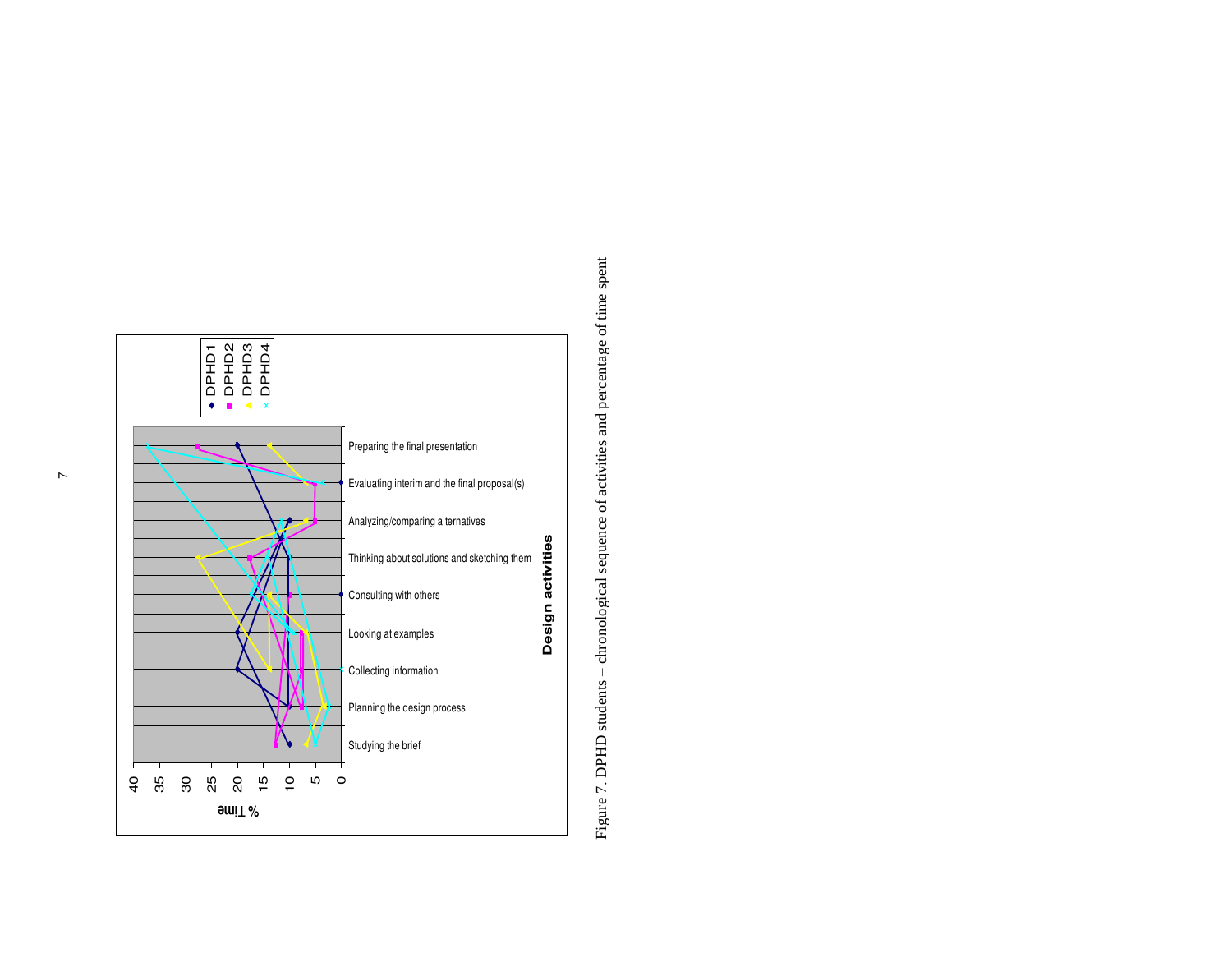Gabriela Goldschmidt and Paul A. Rodgers

## **Tables, with titles (4 Tables)**

| ID1                   | ID2                   | ID3                   | ID4                   |
|-----------------------|-----------------------|-----------------------|-----------------------|
| Male, 21 years of     | Male, 21 years of     | Male, 21 years of     | Male, 22 years of     |
| age, Industrial       | age, Industrial       | age, Industrial       | age, Industrial       |
| Design Student Year   | Design Student Year   | Design Student Year   | Design Student Year   |
| 3 of 4.               | $3$ of 4.             | 3 of 4.               | 3 of 4.               |
| <b>ARCH1</b>          | <b>ARCH2</b>          | <b>ARCH3</b>          | ARCH4                 |
| Male, 23 years of     | Male, 23 years of     | Male, 28 years of     | Male, 23 years of     |
| age, Architecture     | age, Architecture     | age, Architecture     | age, Architecture     |
| Student Year 5 of 5.  | Student Year 5 of 5.  | Student Year 5 of 5.  | Student Year 5 of 5.  |
| DPHD1                 | DPHD <sub>2</sub>     | DPHD3                 | DPHD4                 |
| Female, 25 years of   | Male, 27 years of     | Male, 26 years of     | Male, 29 years of     |
| age, Year 1 of 3 year | age, Year 1 of 3 year | age, Year 1 of 3 year | age, Year 1 of 3 year |
| PhD, Bachelors        | PhD, Bachelors        | PhD, Bachelors        | PhD, Bachelors        |
| degree in Fashion     | degree in Industrial  | degree in Industrial  | degree in Industrial  |
| Design and            | Design; Masters       | Design; Masters       | Design; Masters       |
| Technology; Masters   | degree in Industrial  | Degree in Design      | degree in Conceptual  |
| degree in Fashion     | Design.               | Innovation.           | Design.               |
| Design.               |                       |                       |                       |

*Table 1. Participants' background information*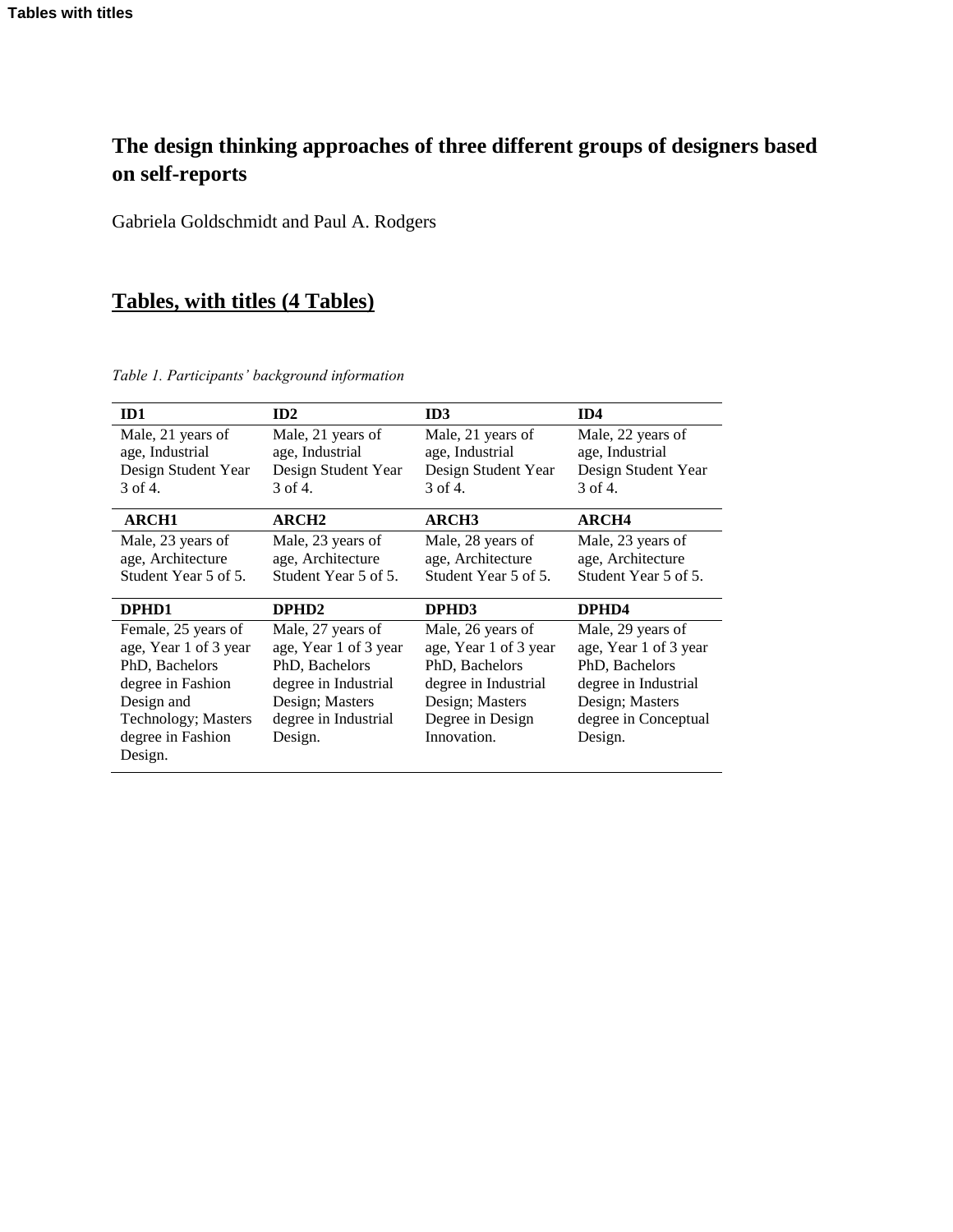| ID1                                                                          | ID2                                                                  | ID3                                                                            | ID4                                                    | Legend                     |
|------------------------------------------------------------------------------|----------------------------------------------------------------------|--------------------------------------------------------------------------------|--------------------------------------------------------|----------------------------|
| Plate to make one<br>confident when<br>eating.                               | Bathroom aids<br>(e.g. grips) that<br>double as regular<br>features. | Door knock<br>records to identify<br>who is at the door.                       | Day's activities<br>planner as puzzle.                 | Product<br>Safety<br>Promo |
| ARCH <sub>1</sub>                                                            | ARCH <sub>2</sub>                                                    | ARCH <sub>3</sub>                                                              | ARCH4                                                  | Service                    |
| Cane that doubles<br>as device to pick<br>up fallen objects.                 | Umbrella handle<br>arm support.                                      | Tablet dispenser<br>with clock.                                                | Stay-warm<br>thermal<br>underwear.                     |                            |
| DPHD1                                                                        | DPHD <sub>2</sub>                                                    | DPHD3                                                                          | DPHD4                                                  |                            |
| Coats with built-<br>in posture aiding<br>memory foam to<br>support sitting. | $IDC -$<br>accreditation<br>mark to recognize<br>inclusive design.   | <b>Buddying</b><br>correspondence<br>scheme between<br>elderly and<br>orphans. | Internet-based<br>service offerings<br>by the elderly. |                            |

Table 2. Choice of design task

Table 3. Number of designers engaged in activities (max. 4 in each designer category and 12 in total)

|              | Studying the brief | Planning the design process | Collecting information | Looking at examples | Consulting with others | and<br>Thinking about solutions<br>sketching them | Analyzing/comparing<br>alternatives | Evaluating interim and the<br>final proposal(s) | Preparing the final<br>presentation |
|--------------|--------------------|-----------------------------|------------------------|---------------------|------------------------|---------------------------------------------------|-------------------------------------|-------------------------------------------------|-------------------------------------|
| ID           | $\overline{4}$     | 1                           | 1                      | $\overline{2}$      | 3                      | $\overline{4}$                                    | 3                                   | $\overline{2}$                                  | 4                                   |
| <b>ARCH</b>  | $\overline{4}$     | $\boldsymbol{0}$            | $\overline{4}$         | $\overline{4}$      | 3                      | $\overline{4}$                                    | $\overline{2}$                      | $\overline{2}$                                  | 4                                   |
| <b>DPHD</b>  | $\overline{4}$     | $\overline{4}$              | 3                      | $\overline{4}$      | 3                      | 4                                                 | $\overline{4}$                      | 3                                               | 4                                   |
| <b>Total</b> | 12                 | 5                           | 8                      | 10                  | 9                      | 12                                                | 9                                   | 7                                               | 12                                  |